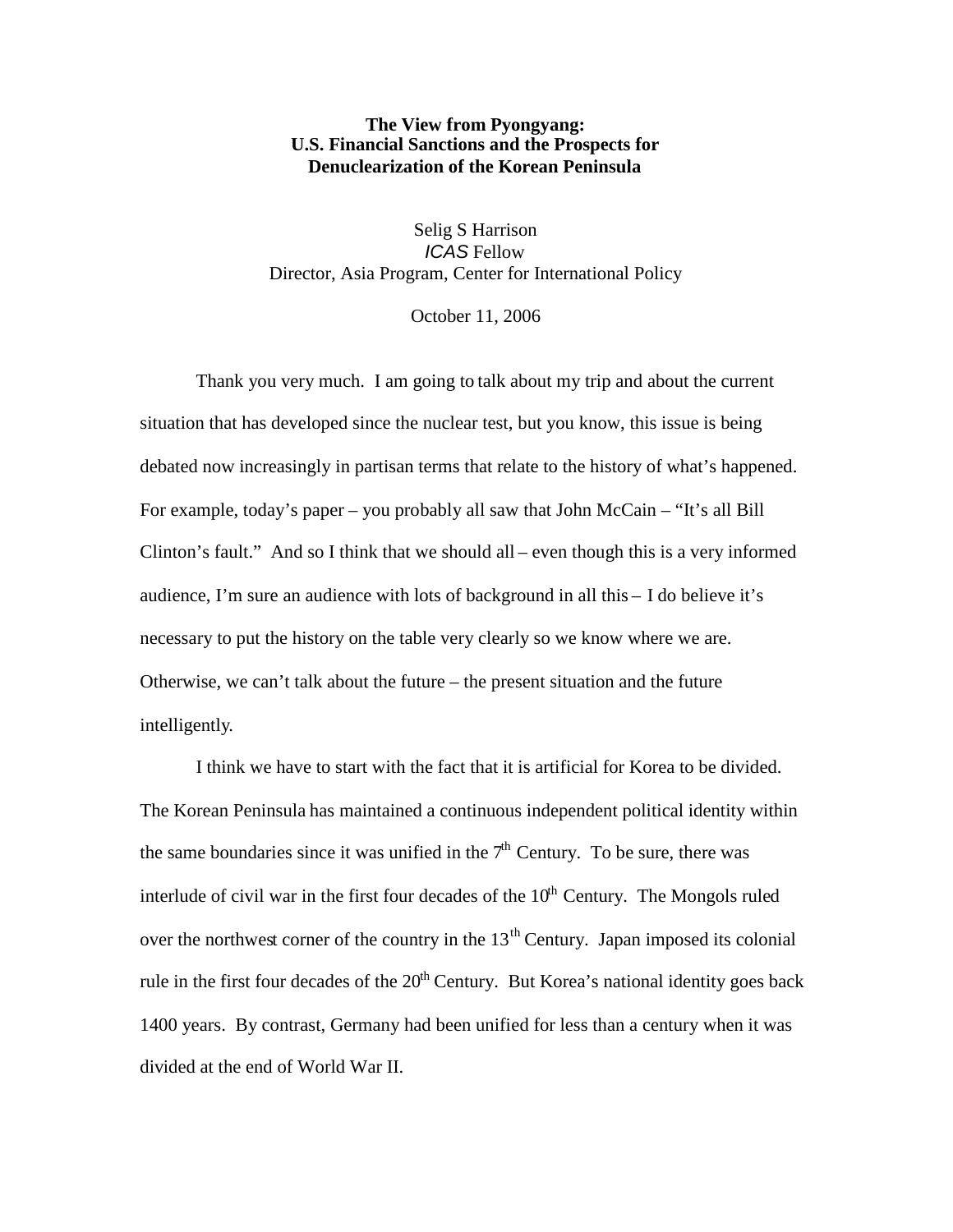Many Americans forget, but Koreans do not, that the United States and the Soviet Union divided Korea in 1945. We put Syung Man Rhee in power in South Korea. The Russians installed Kim Il Sung in the north. Rhee tried to get us, as you know, to help him conquer North Korea and re-unify. The United States refused. Kim Il Sung also wanted to reunify Korea, and he did get the Russians to back an attack on the south. So, North Korea was the bad guy.

That led, as you know, to the Korean War from 1950 to 1953. Eight hundred thousand Koreans, 115,000 Chinese, and 36,400 Americans lost their lives in that terrible war, and that is the basic background of what is going on right now. When you go to Pyongyang you are constantly reminded that the scars left by the Korean War are particularly deep in the north. The south suffered greatly but not as much as the north. The north used relatively little close air support in its operations south of the 38<sup>th</sup> parallel.

By contrast, the United States inflicted three years of heaving bombing on the north, in addition to the (inaudible) offensive on the ground. Three years. This has left – you know, the North Koreans went underground. This was a very traumatic period in underground caves in the history of North Korea. It's left a deep-rooted, siege mentality that still dominates the North Korean psyche right now. I think we can properly call it a "permanent siege mentality" that was instilled during the Korean war. Pyongyang was bombed until almost no buildings were left standing. And entirely new capital had to be built after the war.

The North Korean people are of course constantly reminded about all of this, on TV and in other propaganda. Today, 50 years after the Korean War, there is still no peace treaty and the U.S. still maintains enough conventional nuclear forces in and near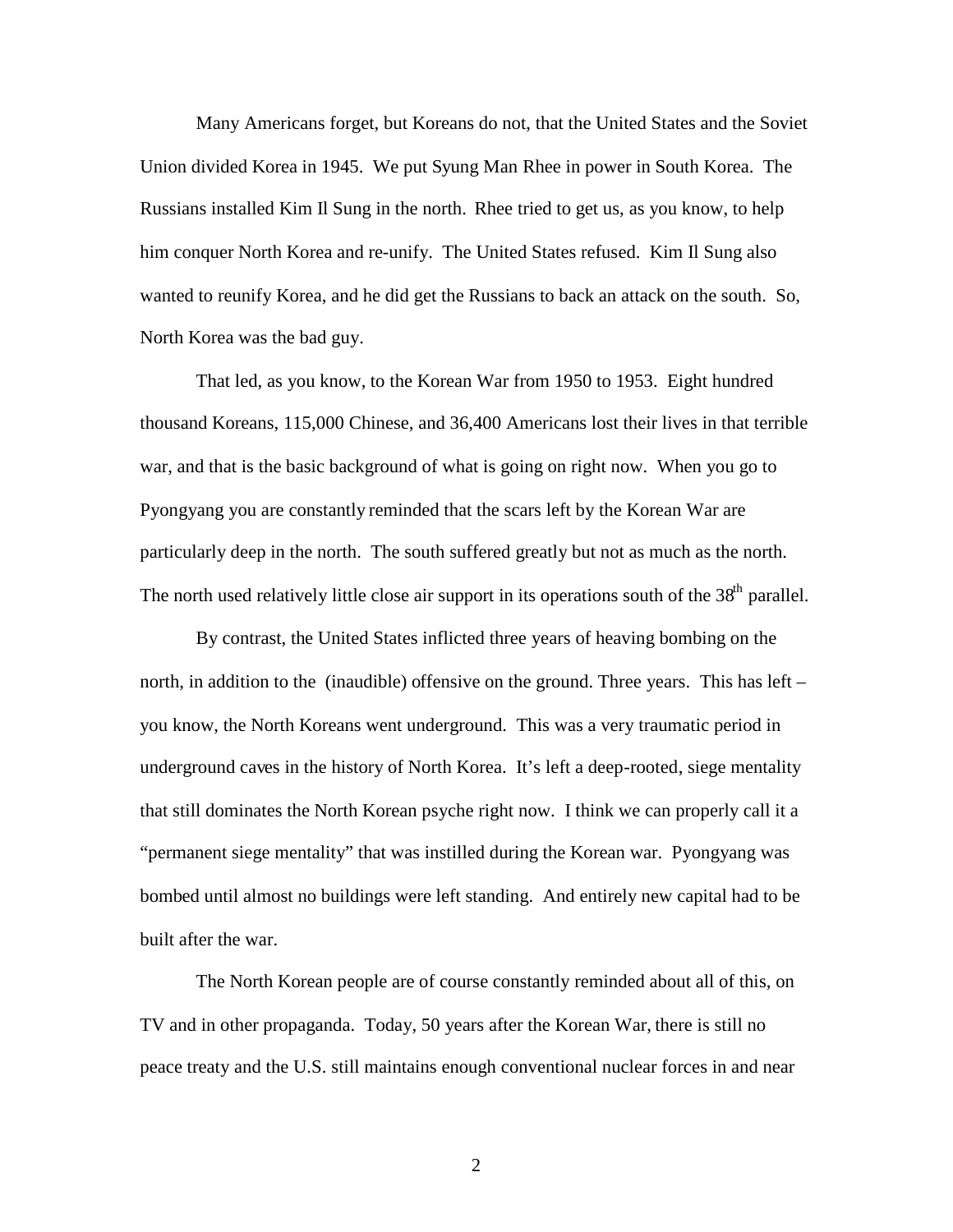Korea to destroy the North Korean regime with a pre-emptive strike. North Koreans are particularly afraid of our air superiority – F16s, F4s (?), and latest in intelligence and command and control. Against their obsolete (inaudible) … The reason that North Korean keeps forward deployed conventional forces on the DMZ is to deter a U.S. preemptive strike, and to make it too costly.

Until 1991 the U.S. had tactical nuclear weapons in South Korea. It's now well established history that the North Koreans started their serious effort to develop nuclear weapons and long-range missiles as a direct response to the deployment of U.S. tactical nuclear weapons in the south for more than three decades. President George H.W. Bush removed those tactical nuclear weapons from the south in 1991, but the U.S. still has tactical nuclear weapons close to North Korea in the Pacific capable of hitting them, and of course George Bush the Younger had announced a new U.S. strategic doctrine saying, "We have the right to stage pre-emptive strike against any country that the U.S. regards as a potential threat." And I might add, that we do not accept the doctrine of "no first use" which China has asked us to accept, India accepts, and interestingly enough in their statement announcing the nuclear test, North Korea for the first time that I'm aware of said explicitly, "We will never be the first to use nuclear weapons first." Iraq persuaded the North Koreans that Bush is serious about regime change. So that his interview with Bob Woodward in the book "Bush's War," the first of the books, in which the President said he loathes Kim Jong Il and would like to topple his regime.

In short, North Korea is developing nuclear weapons as a deterrent against the United States, and a definitive nuclear settlement is not likely until North Korea believes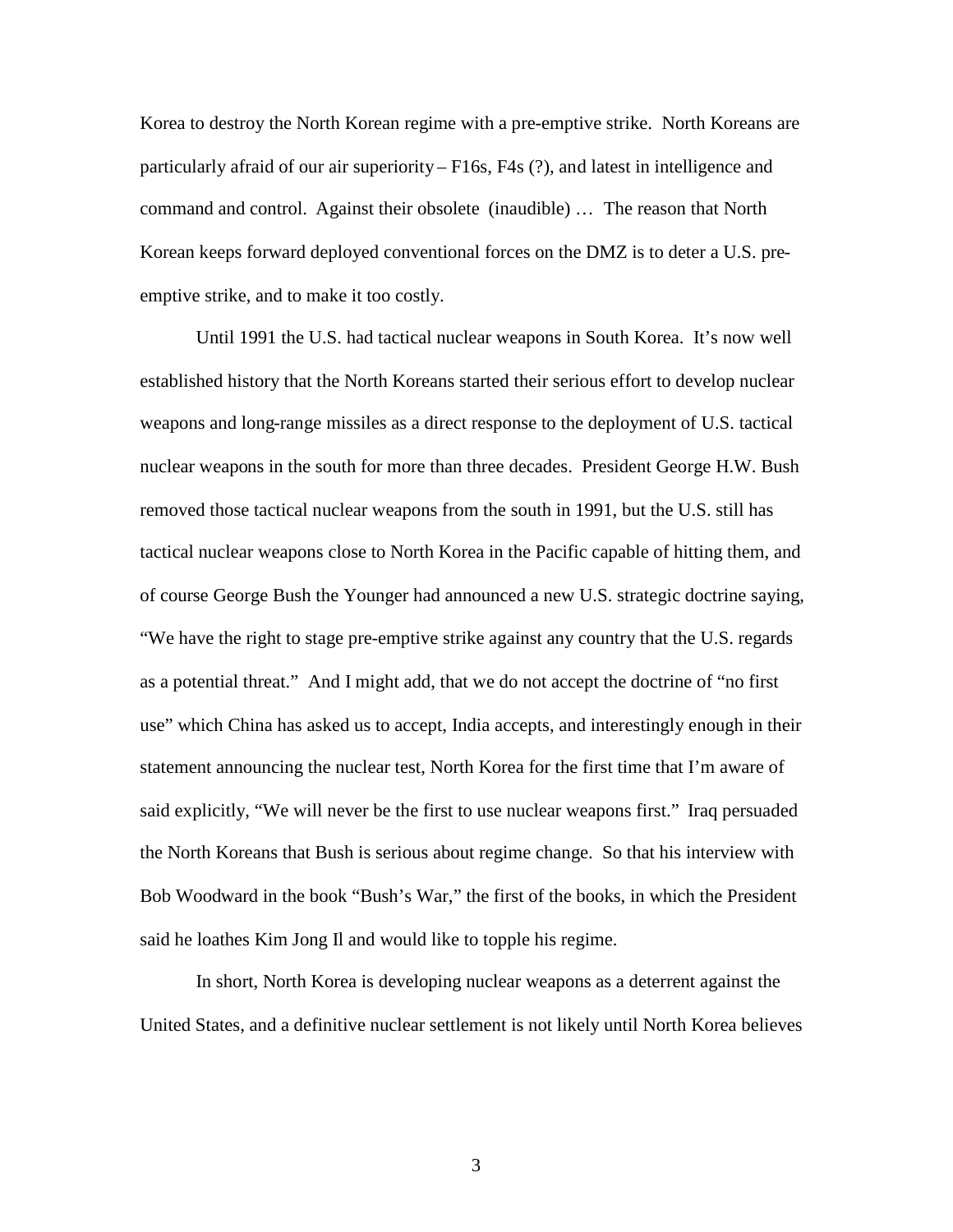that the United States has given up its goal of bringing out regime change through military or other means.

Now my view, as some of you may know, is that we can still roll back the North Korea nuclear program. They're not committed. The test does not mean that they are irrevocably going to be a nuclear weapon state or even are irrevocably committed to that in their own policy currently. Many observers, of course, doubt that North Korea will ever give up its nuclear weapons program. There are indeed generals and other hardliners in Pyongyang – and by the way, I don't think the hard-liners are only in the military, and I don't think all of the military are necessarily hard-liners. It's a difference of point of view. There are indeed generals and other hard-liners in Pyongyang who want to continue the effort to develop militarily operational nuclear weapons which they don't have yet. One test does not make a nuclear arsenal. But there are also moderates and technocrats in Pyongyang. They argue that it would be in the North Korean interest to give up the nuclear weapons in return for full normalization with the U.S. and an end to the Bush regime change policy. In short, there are hawks and doves in Pyongyang. This is something that I think is generally not accepted in the conventional wisdom in which Kim Jong Il is the all-powerful leaders of a monolithic regime.

We hear a lot about the differences within the Bush administration over how to deal with North Korea. Chris Hill vs. Dick Cheney and so forth. We don't hear anything at all about the division within the North Korean system about how to deal with the United States, and that, in my view, is the key to resolving the present crisis. I'm not talking about a power struggle. Kim Jong Il's position is secure. He is needed out in front to legitimate the regime of Pyongyang because he's heir to the mantle of his late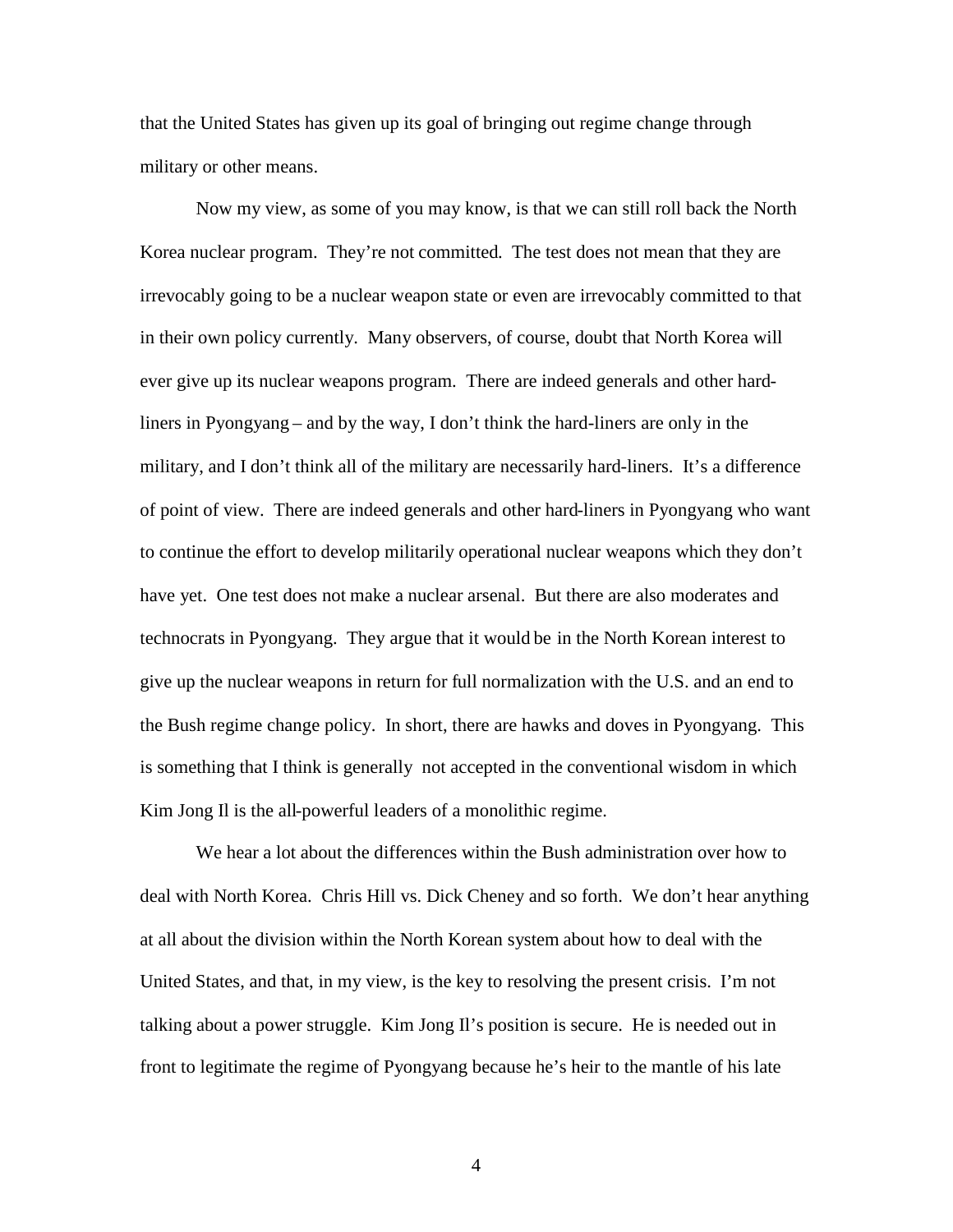revered father Kim Il Sung. You know, when Kim Il Sung died, I think there really was a bloodless military coup in Pyongyang. I don't mean in the literal sense, but in the figurative sense the military became the strongest force and there was a transition to a situation in which the armed forces are the strongest single force in Pyongyang and Kim Jong Il depends upon his alliance with them. It doesn't mean that they are able to dictate to him, but it certainly does mean that he's not able to dictate to them. He has to be much more of a manipulator and arbitrator, mediator than his father who really did run unchecked, I think.

So what I'm talking about is a policy struggle. There are two camps in North Korea, as I've said, cutting across the institutions. It's simplistic to say that all of the hard-liners are in the armed forces and all the soft-liners are in the foreign ministry. I think it probably is true that most of the economic technocrats are advocates of economic reform and sympathetic with anything that will open up North Korea to the world economically. But I think that when it comes to hard line vs. soft line in the armed forces, there are some generals who are not necessarily pushing for nuclear weapons; there are hard-liners in the party, there are moderates in the party. So it's an ideological struggle, an intellectual struggle, a policy struggle that cuts across conventional definitions of the power groups in the North Korean elite. Kim Jong Il's position we don't really know. Though on the economic front he certainly is on the side of change.

On one side, hard-liners favor nuclear weapons, believe it's impossible to reconcile with the United States. On the other hand, the pragmatists are ready to give them up if in return North Korea can get normalized relations with the United States and large scale economic assistance. I think Kim Jong Il leans to the pragmatists, but as I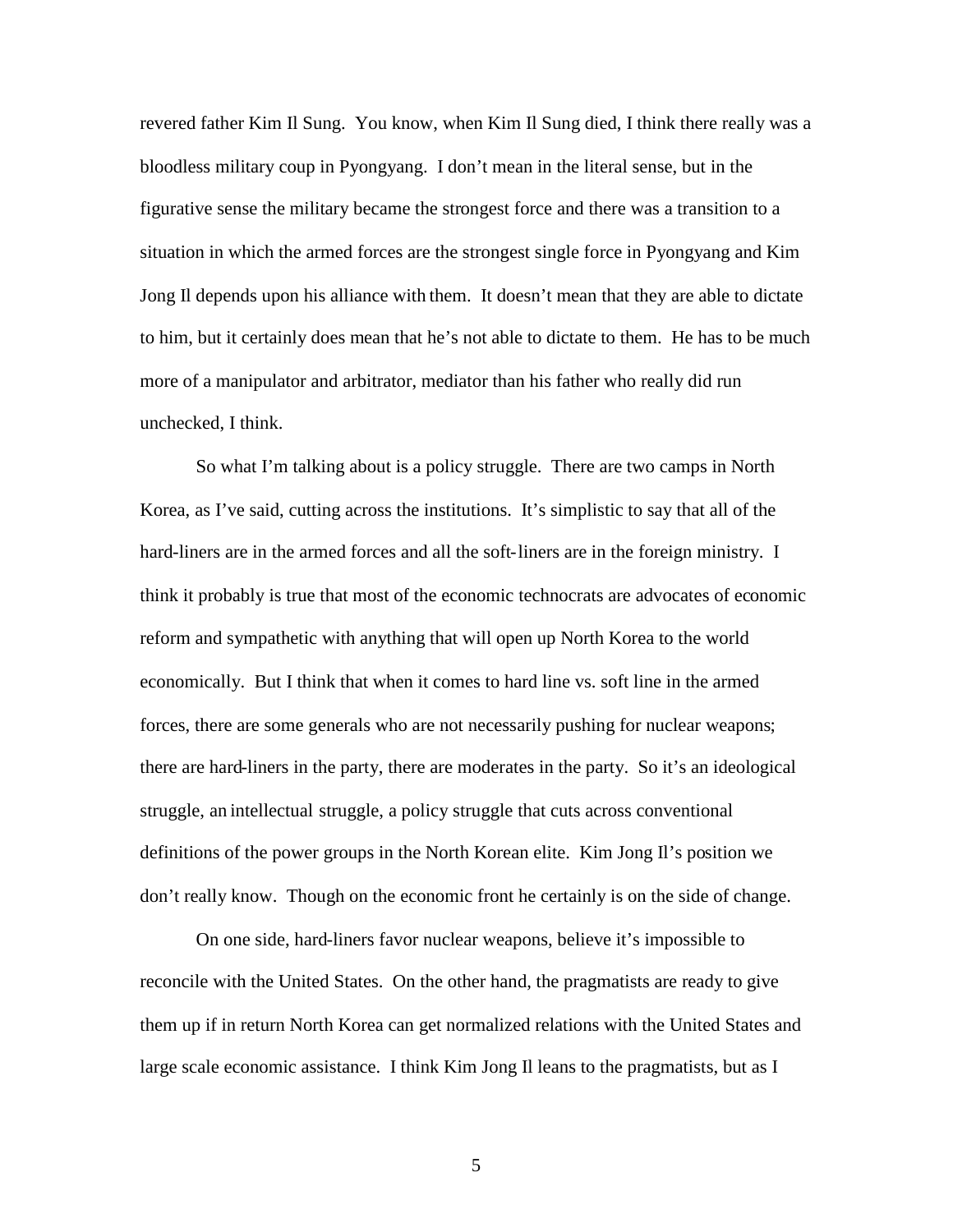said he's not the absolute ruler his father was. He can't disregard the hard-line view. Any deal that he makes has to be something he can put over with his own hard-liners.

There are many things you cannot find out when you go to North Korea. It's a closed society. The one thing I'm certain about after my ten visits there since 1972 is that there's an ongoing policy struggle, as I've said, and that what we do critically affects whether the good guys or the bad guys win out. When you go there over a period of 34 years, you see some of the same North Korean officials over and over again in Pyongyang and later at the U.N. You gradually develop rapport. You get beyond the propaganda especially at the dinner table with the help of alcohol and good food.

Now I'd like to take you back to 1991 which was a turning point here and very relevant to the debate that's now going to be unfolding if people like John McCain are going to say it's all the fault of the Clinton people.

Two critical events occurred in 1991. First, Russia and China told the North Koreans that they have to pay cash for everything from then on. I mean, the Cold War was ending and Russia and China didn't want North Korea to play them off against each other as they had been doing. Cash on the barrel-head. No more industry loans; no more military aid. Above all, no more free food and oil.

Then on September 27, 1991, as I mentioned earlier, another critical event occurred – President George H. W. Bush withdrew the U.S. tactical nuclear weapons from South Korea. Now, what's the connection between these two events?

Well, the end of the Cold War economic aid meant that North Korea faced an economic crisis. The younger, more pragmatic leaders in the Worker's Party decided they had to get U.S., Japanese and South Korean capital to (inaudible) technology in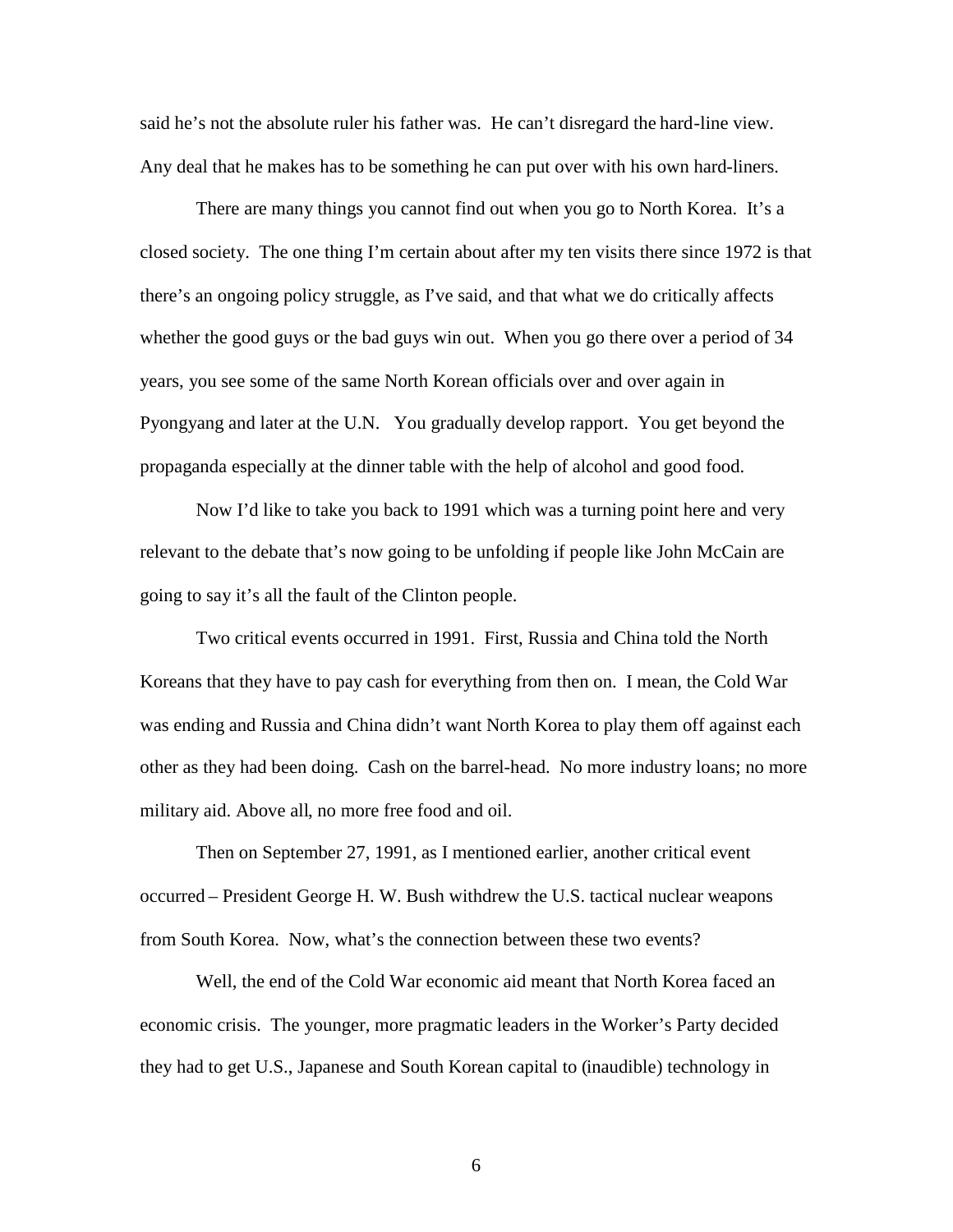order to stay solvent. They recognized that the west would ask them to get rid of their nuclear program as a pre-condition for normal relations. So a big debate ensued in the Worker's Party. It went something like this based on what some of those involved have told me over the last 10 to 15 years in many conversations. I'm piecing together accounts I've received over the years, and the pragmatists in this debate said in effect, "We don't need nuclear weapons after all, now that the Americans have removed theirs from South Korea." The hard-liners have said, "They've only removed them from Korea. They can still hit us from submarines in the Pacific. And anyway, you're very naïve," this argument went. "Even if we give up nuclear weapons, they'll never help us. The dominant groups in U.S. and Japan and South Korea want our collapse and our absorption by South Korea." This was in 1991 that this debate occurred.

And the debate came to a head at a meeting of the Worker's Party Central Committee on December 24, 1991. Kim Il Sung sided with the pragmatists and a compromise was reached. North Korea would test the Americans – test the Americans. They were going to test us to see whether a deal could be made. If the United States would normalize relations and help economically, North Korea would give up its nuclear weapons program. So during the last two years of the first Bush Administration, the pragmatists made preliminary overtures to the United States and go nowhere. At first they got nowhere with the Clinton Administration. Clinton simply told them to stop their nuclear weapons program or else.

As you know, in the spring of 1994, tensions with North Korea almost erupted into a war. I think there would have been a war if Jimmy Carter had not taken matters into his own hands. Carter went to Pyongyang. He got Kim Il Sung to accept a freeze of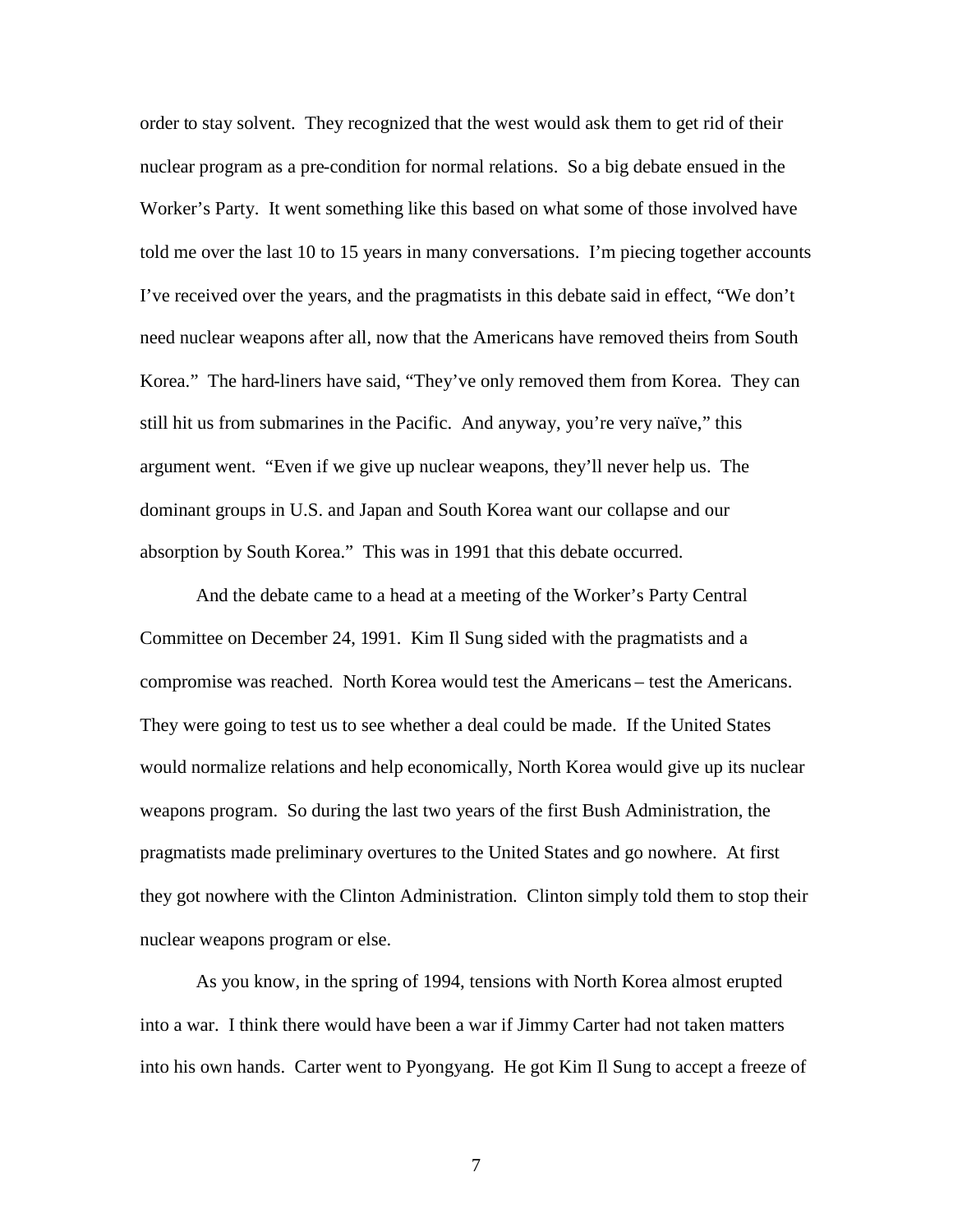his nuclear weapons program starting immediately. At that point, Clinton was still trying to get U.N. sanctions against North Korea. He didn't want Carter to go to North Korea. He was planning to step up the military pressure at the time Carter landed in North Korea. He didn't like what Carter was doing, but Carter announced the freeze on CNN before Clinton could do anything about it. And so – and that very interesting episode is described in my book, "Korean Endgame." It's described in Leon Segal's book, "Disarming Strangers." It's described in Don Oberdorfer's book, "The Two Koreas."

As you know, the U.S. eventually did negotiate a formal nuclear freeze agreement in October 1994.

Now here's what I think should be kept in mind as we hear John McCain and others saying that the problems we're having now are all the result of what happened in 1994. The United States got up front what it wanted from the agreed framework. We stopped a plutonium-based nuclear program that would otherwise have produced 30 nuclear weapons a year. North Korea got only promises, most of them unfulfilled except for shipments of oil. We promised in the agreement to move toward normal relations, but Clinton didn't even take the first step that he had promised toward normalization which was ending economic sanctions. Why? U.S. domestic politics. The agreement was signed on October 21, 1994 and a month later, the Republicans won big in the Congressional election. They bitterly criticized the agreement and Clinton wanted to save his political capital for other battles.

Six years later, in June 2000 Clinton did finally begin to move toward ending sanctions. – that was in the last years of his administration – and toward normalizing relations, but during those six years the political situation inside North Korea did not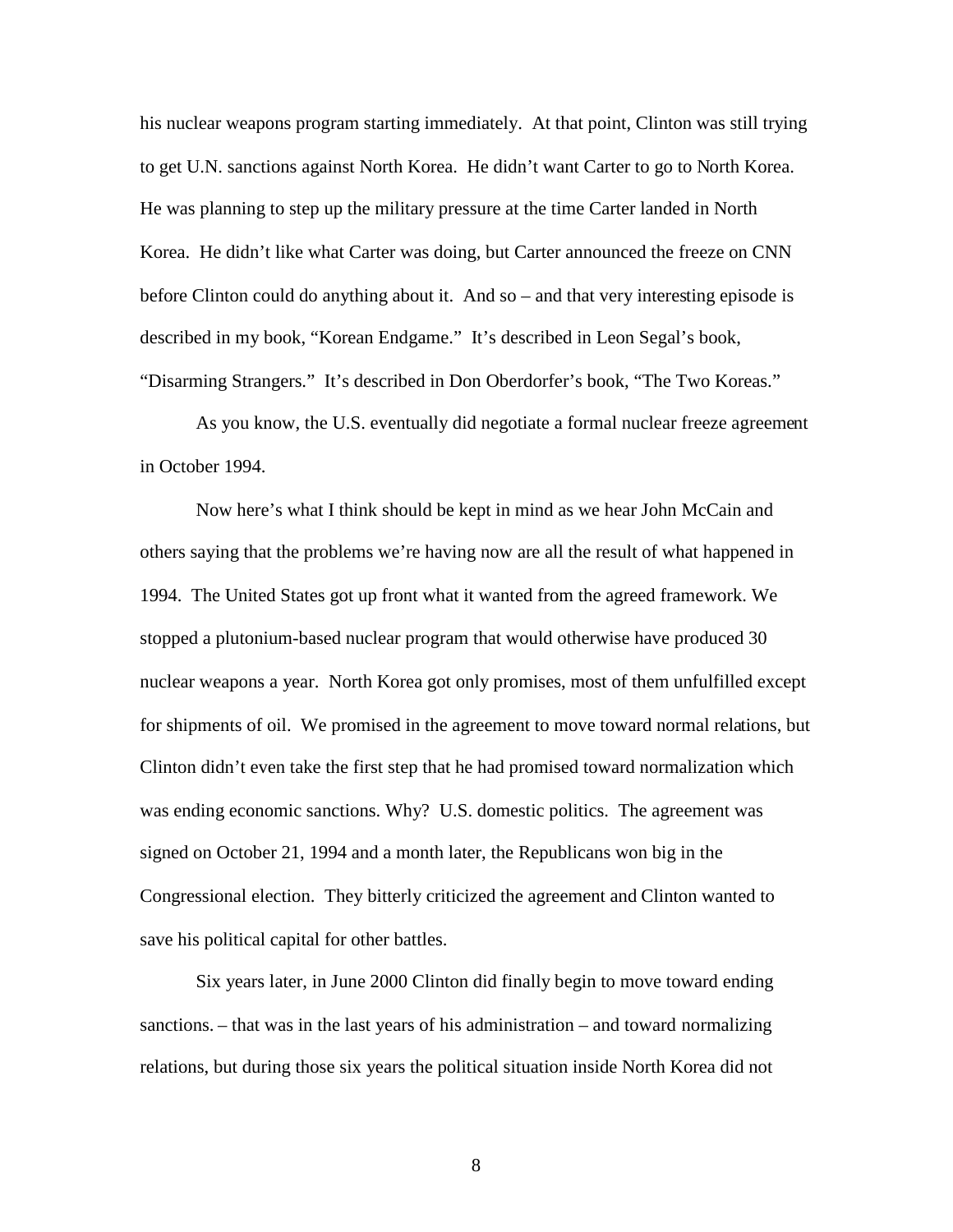stand still, and they've got domestic politics too, as I've said. They've got hawks and they've got doves. The pro-nuclear hawks in Pyongyang who never wanted the agreed framework – they were against it at the time – kept telling Kim Jong Il that he had been conned. He was naïve. He'd been conned. The U.S. was not prepared for friendship. We only understand force, and they had to resume making nuclear weapons and missiles. "What are you getting out of this," they said, "except a little oil? We're giving up our nuclear weapons program."

So against that background, when Pakistan offered uranium enrichment technology to North Korea to pay for missiles, there were people in the armed forces in North Korea who wanted to grab it, and who apparently did. Now President Musharraf of Pakistan said last year that  $A Q$  Khan – well, you haven't been able to get to  $A Q$ Khan, you know, who presided over the nuclear ……. that Pakistan was running – Musharraf said last that A Q Khan gave North Korea 12 sample prototype centrifuges to make uranium, and just a week or two ago, Musharraf's memoirs were published, and he revealed that some of the prototypes of the centrifuges were of the advanced P2 model. But we should bear in mind that these were only samples. To actually make the thousand centrifuges needed to make uranium-based nuclear weapons, North Korea would have to import a variety of sophisticated components and would then have to learn through long trial and error how to make the centrifuges, how to operate them, how to produce high enriched uranium. That takes many years, as the U.S., Russia, Japan, and now Iran have learned.

So when the Clinton administration ended, North Korea was still trying to figure out what to do with the technology it got from Pakistan. The Bush administration comes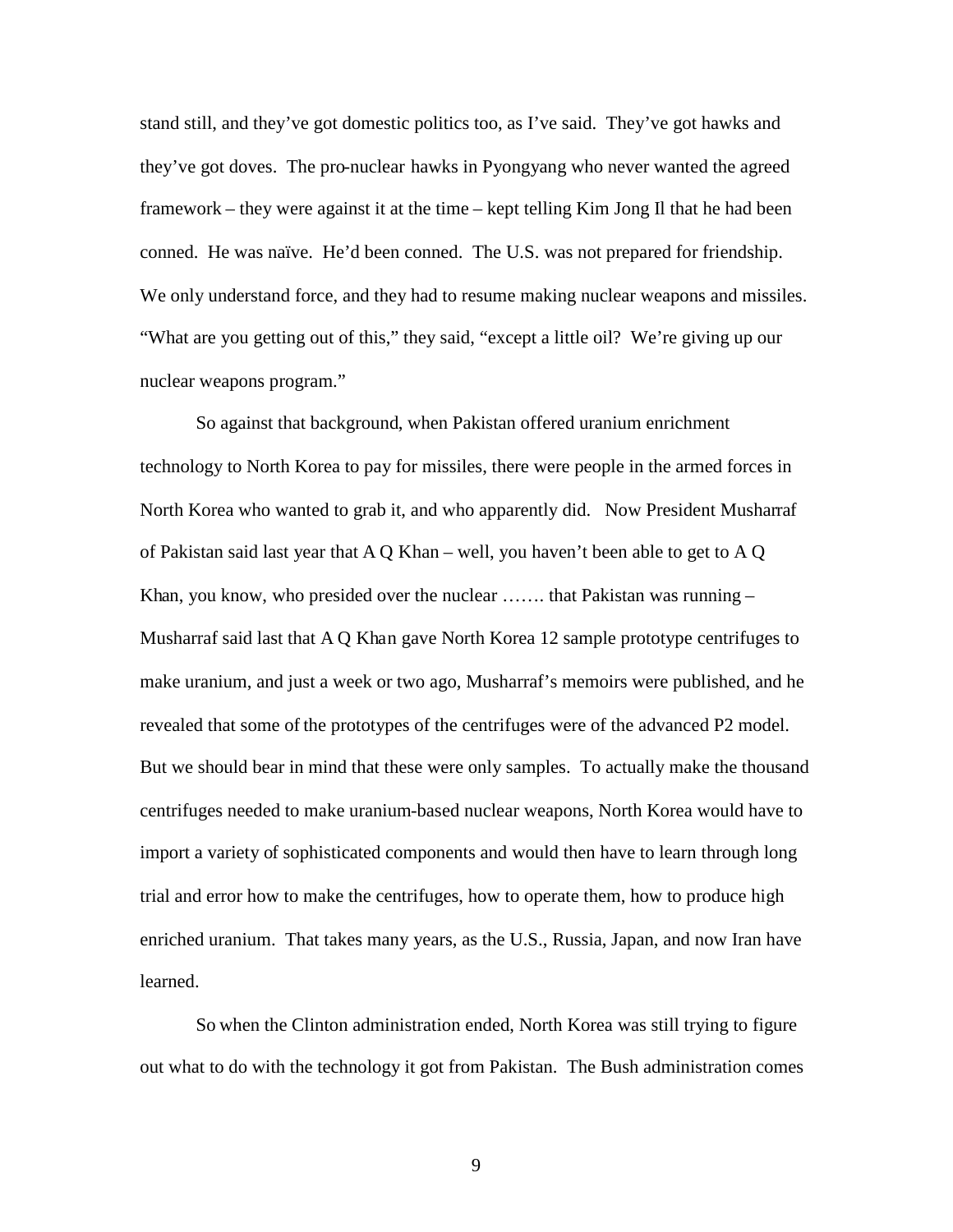into office and it was divided from the start about Korea. Colin Powell said he would "pick up where the Clinton people left off." But he was quickly slapped down. The President told Bob Woodward that he would like to topple Kim Jong Il and some of his most influential advisors like Vice President Cheney and John Bolton were looking for an excuse to abrogate the 1994 nuclear freeze agreement. First of all it was Clinton's agreement, so that made it no good to start with. Also they thought it was appeasement because it gave North Korea oil and other aid in exchange for stopping its nuclear program.

Now, they found their excuse to abrogate when some new intelligence came in during 2002 showing that North Korea had imported what looked like components for uranium enrichment. The administration has yet to reveal much about the new intelligence, but they decided to use it as a rationale for abrogating the agreed framework. They accused North Korea of operating a secret weapons grade enrichment program, as you know. Specifically – and this is the part to remember – the CIA told Congress that North Korea might be able to produce two uranium-based nuclear weapons a year by "mid-decade." That was in November 2002. And since North Korea had cheated, the administration said the agreed framework was dead as far as we're concerned. The U.S. stopped the oil shipments to North Korea. In December 2002 Pyongyang predictably retaliated by resuming the re-processing of plutonium that had been frozen since 1994, and by ousting the international inspectors. In other words, we threw the baby out with the bath water. We brought the present crisis with North Korea on ourselves. Since the summer of 2002, North Korea has been free to re-process the fuel rods in that reactor and the result is the nuclear test last week.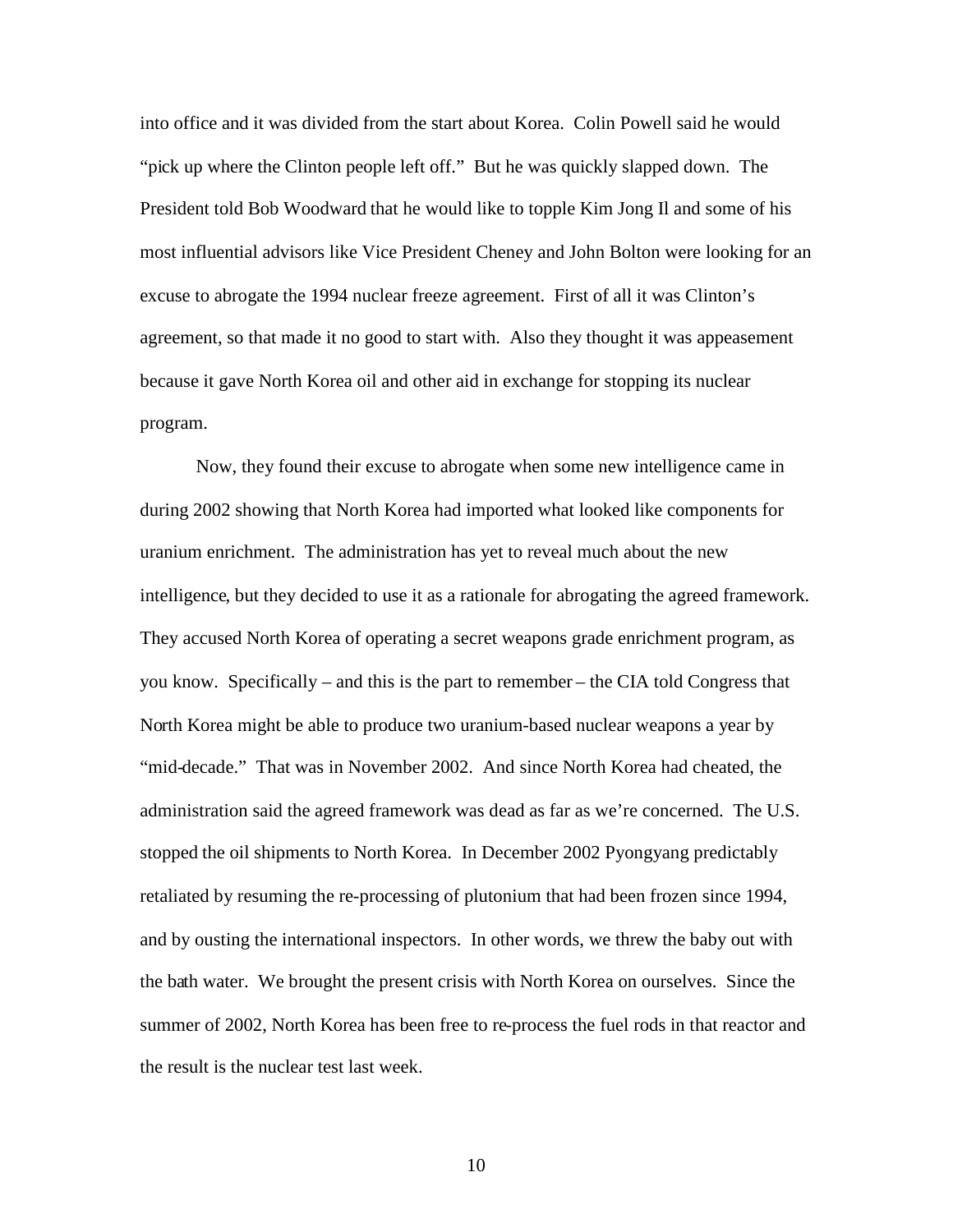I've argued in the January 2005 issue of "Foreign Affairs" that the administration had exaggerated the danger of the weapons grade uranium program as part of its policy of confrontation and regime change. As I mentioned, they warned of two or more uraniumbased weapons per year by mid-decade. Well, it's 2006 – past mid-decade. We've heard nothing since then about those two weapons a year. In fact, the administration has presented no evidence at all to back up its claim that North Korea has a program in place to enrich uranium to weapons grade, and as you know, the Director of South Korean intelligence a year ago made a statement to the National Assembly in South Korea, that the National Intelligence Service of South Korea does not believe that North Korea has a weapons grade uranium enrichment program because it hasn't been able to import the necessary components to have one.

China has been very skeptical as to what extent there's anything more than a pilot program. In other words, there's no basis for saying that North Korea cheated on the agreed framework. They honored the operative provisions of that agreement under IAEA and U.S. inspections and no plutonium was produced while the freeze was in place. All that can be said is that they wanted to have the uranium option so they imported equipment, it appears, in amounts that might have been for an experimental pilot project. There is no evidence that they actually have any uranium enrichment facilities, or even started to make them. So the bottom is that we can advance U.S. interestes – we can advance U.S. interestes by negotiating with North Korea. The basic administration argument is that there's no point in negotiating with these people because they cheat and don't live up to their agreements. Remember, no plutonium was produced from 1994 to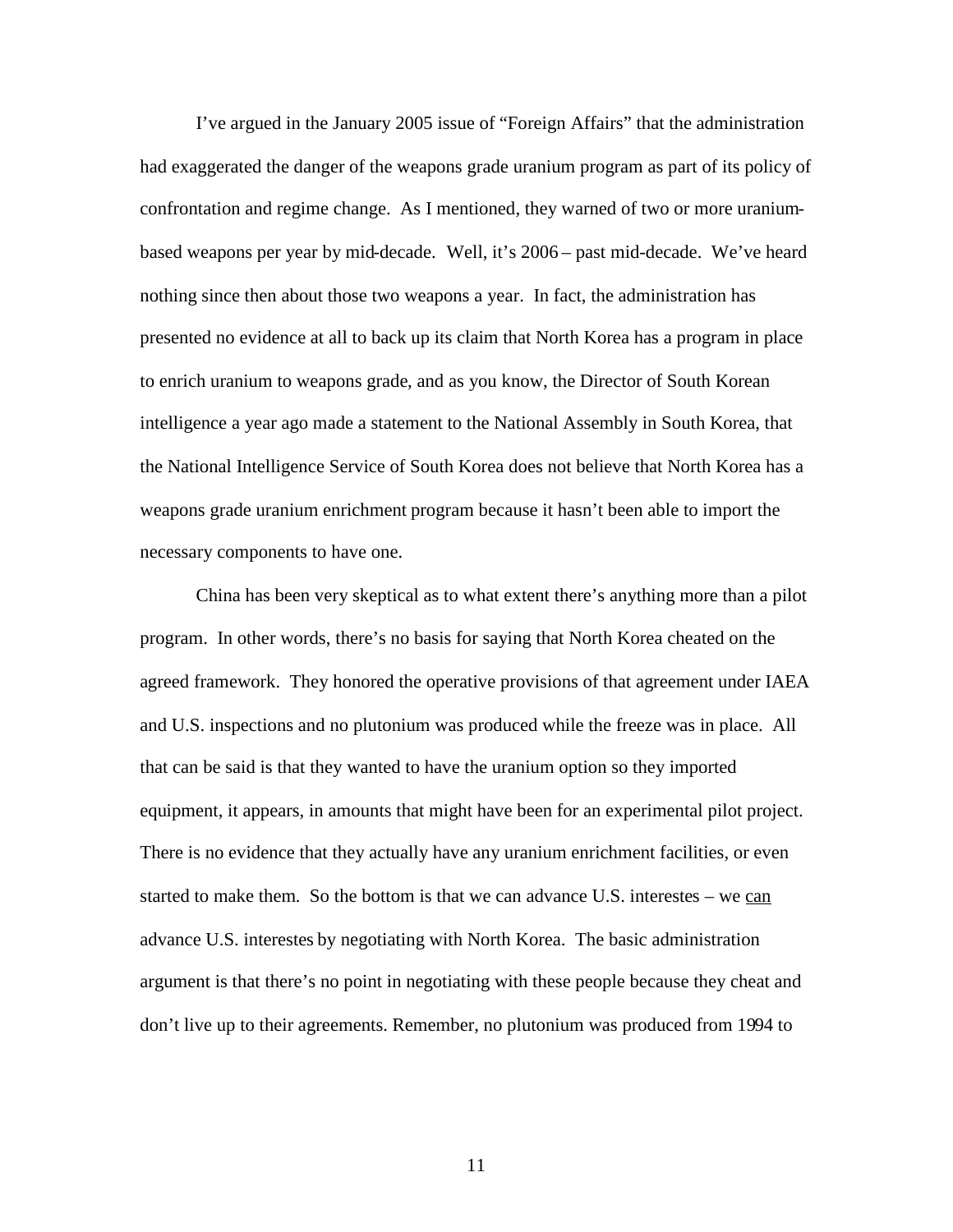2002. We brought the present crisis on ourselves basically for political and ideological reasons.

Now I'm going to fast-forward to September 19, 2005. As you know, North Korea signed the de-nuclearization agreement with the six parties in Beijing, and in Article I Pyongyang pledged to "abandon all nuclear weapons and existing nuclear programs." And the reason they did that is because in Article II, the United States agreed that the U.S. and North Korea would "respect each other's sovereignty, exist peacefully together, and take steps to normalize their relations."

Now, four days later, on September 23, 2005, the U.S. Treasury Department imposed sweeping financial sanctions against North Korea designed to cut off the country's access to the international banking system, granting it a criminal state guilty of counterfeiting, money laundering, trafficking in weapons of mass destruction.

Now, the administration says that was just a coincidence – four days after the signing. You could perhaps say the left hand didn't know what the right hand was doing. I don't even think that's accurate. I think the left hand, if we want to make Chris Hill the left hand, knew what was going on – either didn't realize the impact this was going to have, or just couldn't do anything about it. But in any case, I found on my recent trip to Pyongyang that there's no question that North Korean leaders viewed the financial sanctions very seriously as the cutting edge or calculated effort by the dominant elements in the administration to undercut the September 19 accord, squeeze the Kim Jong Il regime, eventually forcing its collapse. This was mentioned over and over again. And my conversations made absolutely clear – this was September 19 to 23 – that North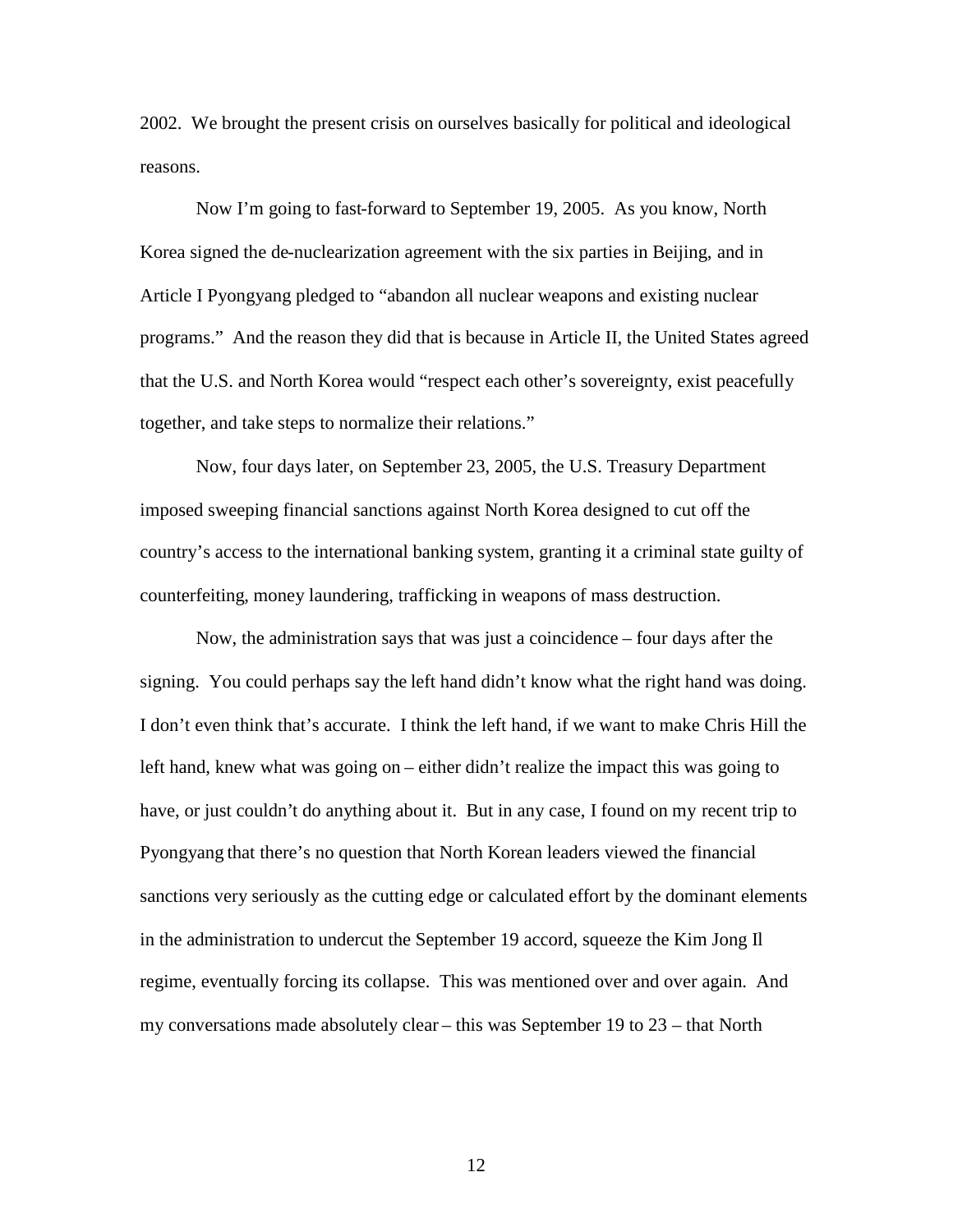Korea's missile tests in July and now the nuclear test explosion were directly provoked by the U.S. sanctions.

I couldn't get anybody in North Korea to say in so many words that there was going to be a nuclear test or to deny in so many words that there would be a nuclear test. They were playing it in a very cozy way at that time. But the general thrust of many things that I – everything I heard made me prepared for the nuclear test. For example, I saw General R (inaudible), their representative at the DMZ and he first said – as everybody else said, "I know nothing about this, but you should recognize that we already have a functioning nuclear deterrent, so we don't need nuclear tests. And anyway, we don't have the open spaces that you do and Russia does to conduct above ground nuclear tests, and it would be risky to conduct an underground nuclear test in terms of radioactivity."

So when I confronted Kim Gye Guan at the Foreign Office about that statement, and I said, "Does he speak for the government?" He said, "Well, that's his personal opinion." So I felt pretty clear in my own mind that they weren't going to be conducting a test.

So I think it's important to understand that the nuclear test – we can't say it was caused only by the financial sanctions. We can certainly say that it was precipitated by the financial sanctions and there are a lot of other reasons why the people who advocated it within the North Korean system wanted it.

In general, we've learned over and over again in the couple of decades that when you apply pressure on North Korea, you get a bad response. You get more pressure. So whatever you think about the justice of applying more sanctions now or finding some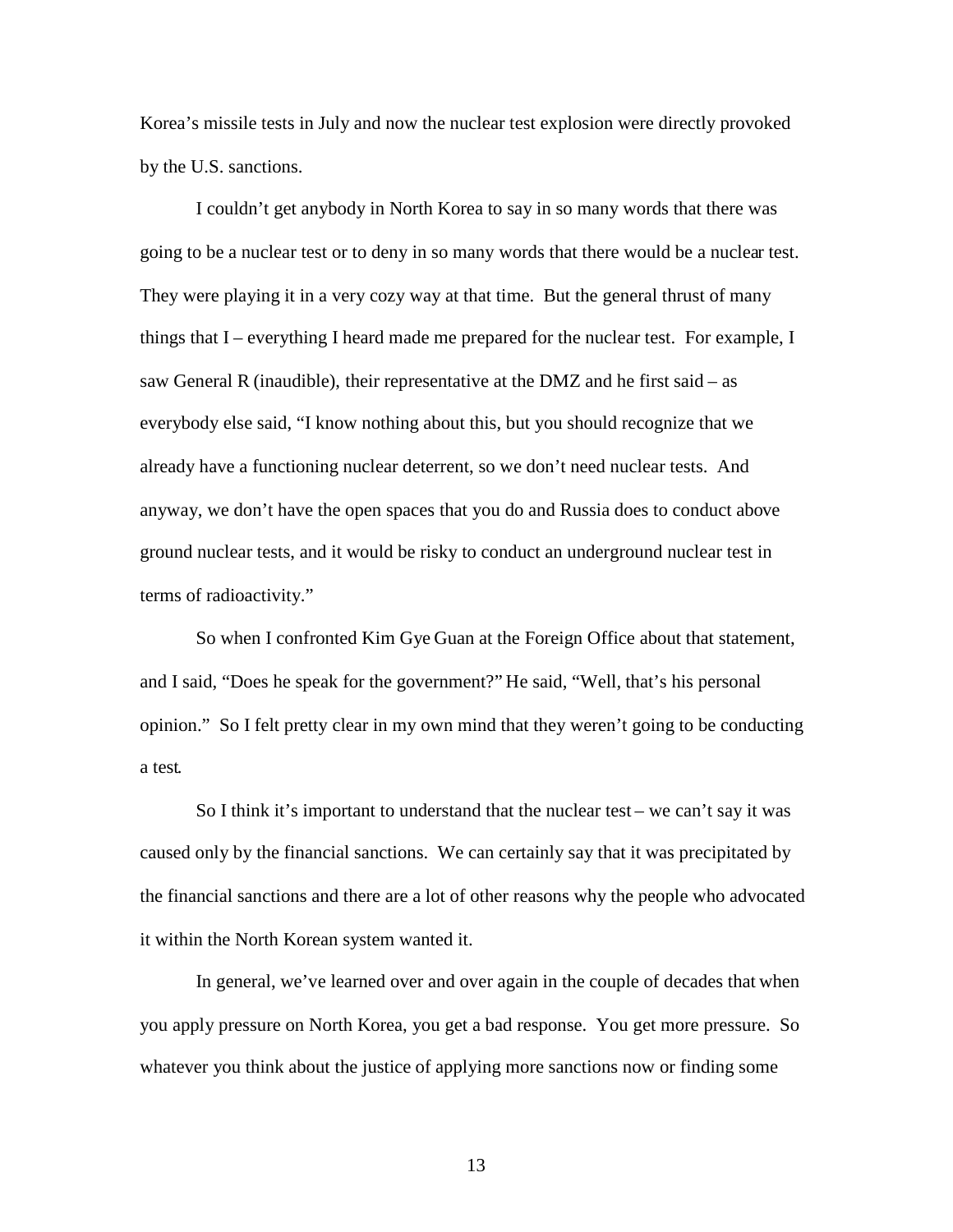other way to punish them and show them they're bad boys, if you look at experience, there's no reason to believe that pressure will produce anything but more negative results. So I think it's time to keep our cool and look very carefully at what can be done. And I think in order to do that we should look at the fact that the administration is really deeply divided over what to do with North Korea. This has all been in the paper every day, but I think it's really the essence of, on the one hand, that the September 19 agreement itself was very controversial within the administration. When Chris Hill went to Beijing, his own delegation had a lot of people in it who didn't like anything he was doing. He decided that he had to have bilateral negotiations with North Korea. He had insisted that any bilateral negotiations had to be in conjunction with the six-party talks. So that's why he's proposing now separate bilateral negotiations as a precursor to the six-party talks. In this case, in September of 2005, he said, "Okay, we're going to have the six-party talks in a week. We'll use the week before the talks to talk to them, rather than doing it as a whole while the actual negotiations are going on." So he started the six-party talks very intensively, and I'm convinced from everything I know that it was really his initiative with the approval of Condoleezza Rice, but over the dead bodies of the people who didn't like the thrust of this whole thing at all. They feared that something like the September 19 agreement would emerge in which we would get committed to normalized relations. So he held a dinner in Beijing for Kim Gye Guan during these bilaterals, and Victor Cha, the NSC whom many of you may know, a good scholar from Georgetown, and Richard Lawless of the Pentagon – they wouldn't attend his dinner and after the draft agreement was signed, it was them saying to a lot of the members of the delegation, particularly those two, and they came over – flying back and forth to Washington, to try to get the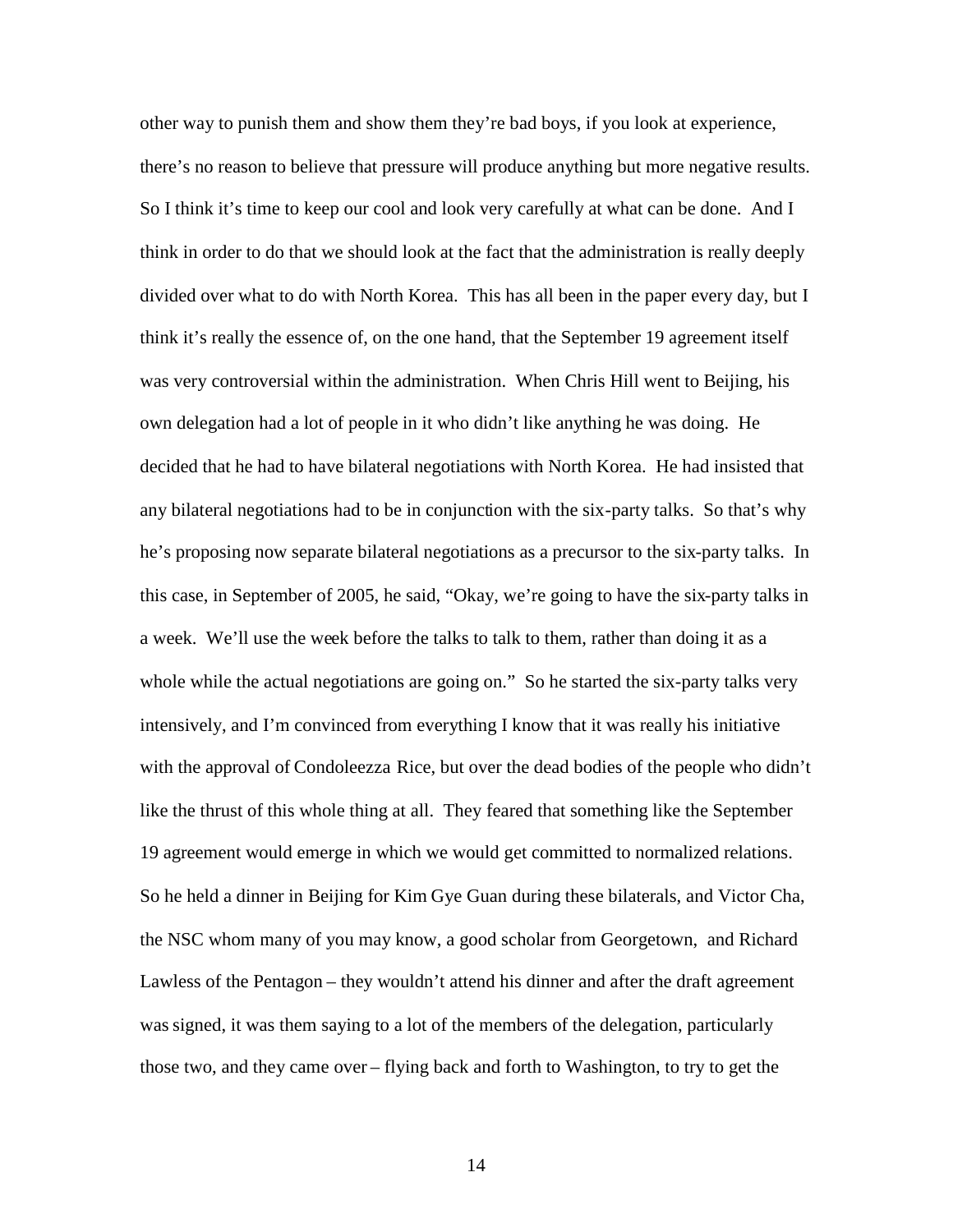White House to stop the U.S. from actually signing this agreement which had been drafted largely in very close consultation with China. We talk about China's role a lot. China did have a very key role in drafting the actual text of the September 19 agreement. And they made it clear, the Chinese made clear that as far as they were concerned, that was it. They were not going to back down from that text.

So Chris Hill had some pretty strong ammunition in winning this fight, but took three or four days. Everybody just sat there until the word came back – "Okay. Condoleezza Rice has persuaded the White House that this agreement should go through." So the September 19 agreement was controversial from the start. And the North Koreans were well aware of it.

And then comes the financial sanctions. So the word used by Kim Gye Guan at one point was that "We consider your administration dysfunctional. We like to use the phrase because Americans say (inaudible) - you know, in effect he kept saying, "Get your act together and we can do business."

Here's what he said once, "How can you expect us to return to negotiations when it's clear your administration is paralyzed by division between those who hate us and those who want to negotiate seriously. At the very time when we were engaged in such a long dialogue last year, your side was planning for sanctions, (inaudible) did this to prevent further dialogue that would lead to peaceful co-existence. So many of your leaders, even the President talked about regime change and we have concluded that your administration is dysfunctional."

Well, at one point in the farewell dinner that I had with  $\lim - I$  had six hours with him, both in his office – combined in the office and over the dinner table – he leaned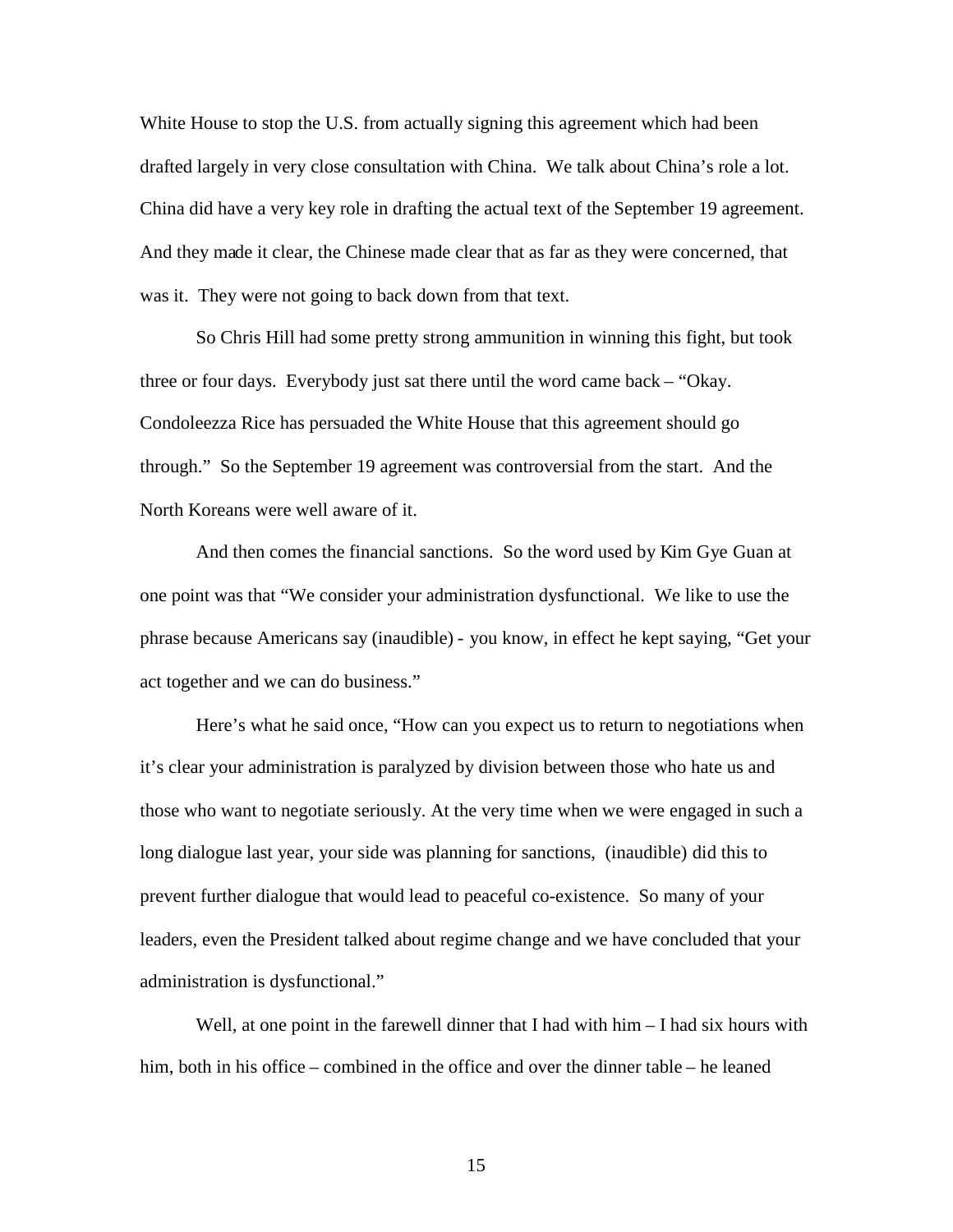forward – Kim Gye Guan, and he made a very pointed comment that also made me realize they were headed for a test sooner or later. He said, "We really want to co-exist with the United States peacefully but you must learn to co-exist with a North Korea that has nuclear weapons. You have learned to live with other nuclear powers so why not us?" I said to him, "That doesn't sound like you're really committed to denuclearization." And he said, "No, no. Don't misunderstand me. We're definitely prepared to carry out the September 19 agreement step by step, but we won't completely and finally dismantle our nuclear weapons program until our relations with the U.S. are fully normalized. That will take some time and until we reach that target, we should find a way to co-exist."

I think we should understand that these financial sanctions are not just some technical unimportant thing. They're very serious, very severe. We've in effect asked all banks in the world not to touch North Korea or to handle any transactions involving the country's – you know if European company wants to do business with them – a joint venture in Pyongyang to make widgets. Or in the case of the British American Tobacco, which does make cigarettes in Pyongyang and sells them there – their money is tied up in this Banco-Delta-Asia - \$3 million of the \$24 million is British American Tobacco money – nothing to do with money laundering or counterfeiting or anything. So we've got a serious set of sanctions in place which really reflect an attitude that you can't do anything… too rough with North Korea because they're bad guys. And I quoted in my Washington Post piece the statement that was made by someone in the State Department who was talking to Treasury Department official, Stewart Levy who's in charge of all this, and he was making the argument – he was saying, "Well, you know, we should be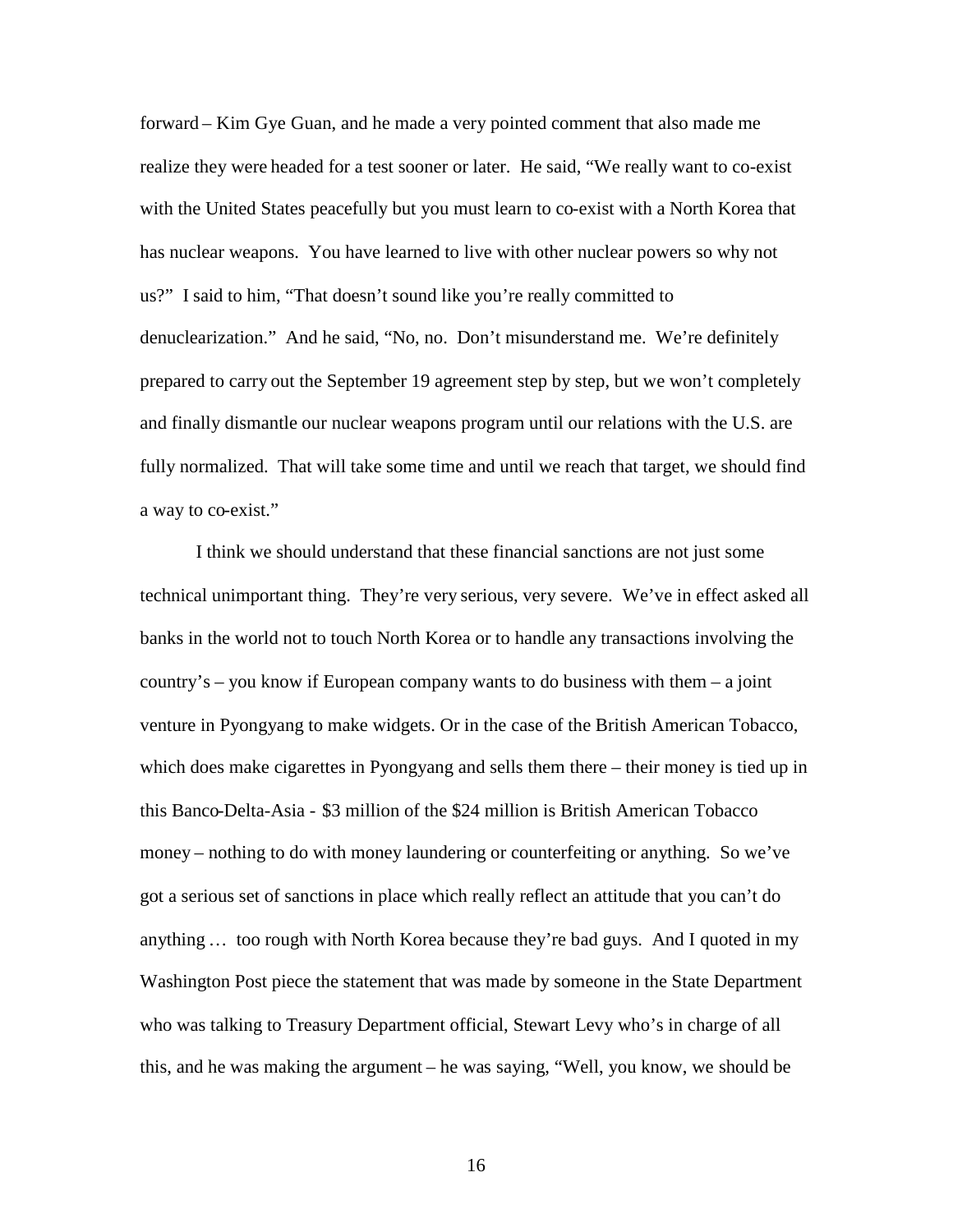distinguishing between those cases where they are counterfeiting our money, which we should do something about." And it doesn't seem to amount to more than about \$35 million over 10 years. For this we're going to let the nuclear negotiations go astray! We should distinguish between things where they really are carrying on illicit activity in violation of our laws, and legitimate transactions where they're importing things or exporting things that have nothing to do with nuclear weapons or counterfeiting. And according to – I heard the gossip going around that the State Department, Mr. Levy said to the State Department official concerned, "Well, you know, the President loves this stuff." Now, I thought that was a very revealing quotation because the problem here is that we have a President who really does loathe Kim Jong Il and has a very emotional attitude toward this problem, but I think we're getting to a stage where it's pretty dangerous to let emotions guide our policies. We're dealing with a potential transfer of illicit nuclear material and dealing with North Korea which is not dangerous to us yet, but which could become dangerous over a period of years if this present type of approach to North Korea, refusing to talk to them bilaterally, continues. And I did find that they have a very clear scenario in mind about negotiating. They say, "Look, we do want to go back to the six-party talks. After all, we would be the ones to benefit the most. We know that. We would get good things from the six-party talks – from the September 19 agreement. But we don't believe you're ready to talk about those things now because you've imposed these financial sanctions which are going in the opposite direction. So we have to have a bilateral dialogue with you first to get this financial sanctions issue out of the way, and then we'll go to the six-party talks. We have to find some way to compromise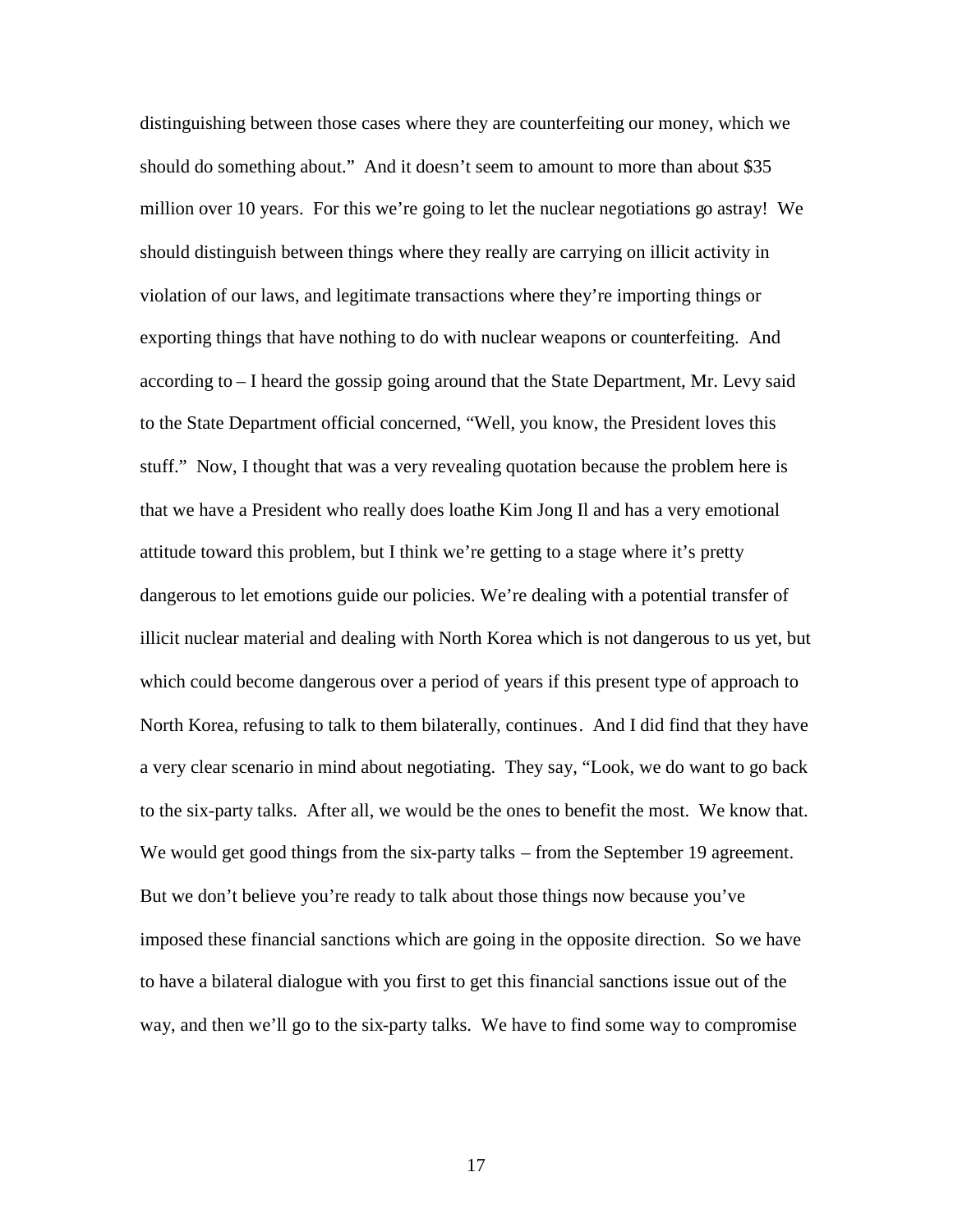acceptable to both of us. And we should put everything on the table," he said. "You can put on the table the things you want us to do."

Now after the test, I'm sure one of the things we'd want them to do would be to suspend any further nuclear tests, any missile tests while negotiations on normalized relations are proceeding, which is what happened from 1998 until now. I mean in 1998 we agreed with them – it was agreed to suspend – they declared a moratorium on missile testing which was linked to continued negotiations on normalization. And when Bush came in we stopped negotiations on normalization. They still didn't break the moratorium. They had pledged it to Madeleine Albright and to the EU and other people and they didn't want to break. But as things got worse and worse and the financial sanctions were the last straw, they did break the missile testing moratorium. So certainly if there were negotiations, we'd have to go back to them and say, "Look, we will move toward normalized relations and we'll start with certain steps now, but you've got to commit yourself now to no further nuclear testing or missile testing while negotiations on normalization are in place." Secondly, they've been ready for a long time to have another freeze on their plutonium program. We say freezes aren't good. You've got to dismantle them all at once.

So there are things we could accomplish in negotiations that would be very important to us, and they  $-$  as long as they can make more plutonium, there it is  $-$  it can be transferred to somebody else. We say we're worried about terrorism, but when it comes to realistic policies to deal with such stress, we're not doing anything.

So they would want us to do things – we'd have to find a way to distinguish between the financial sanctions that really – any abuses that they are committing with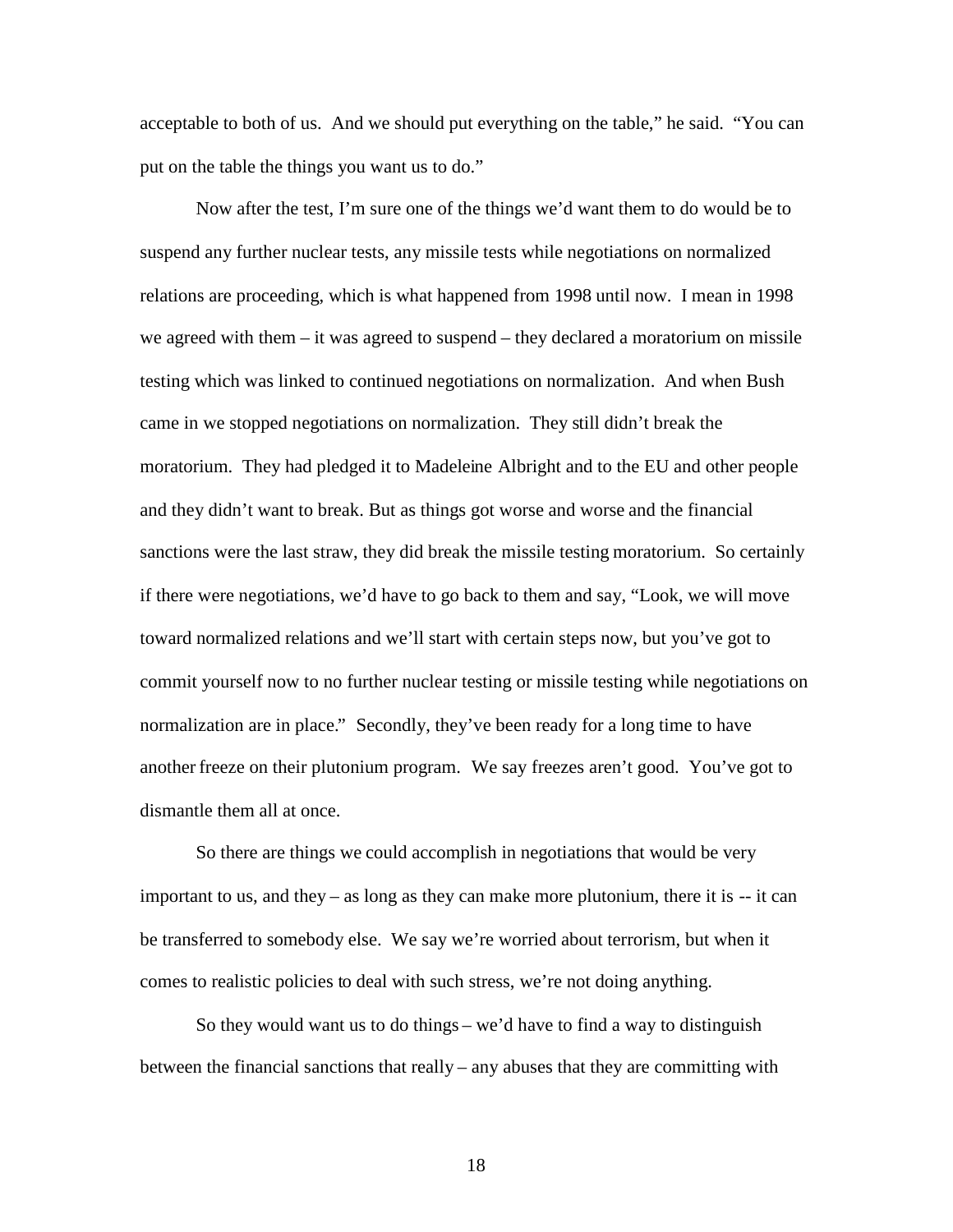respect to our currency – to separate that from all these other things that we're applying financial sanctions for, and make sure that legitimate North Korean trade and investment is not hampered. After all, we say we're opening up North Korea to the outside world. We're now in the business of closing it off from the outside world. Everything's just gone crazy and backwards, and rationality would indicate bilateral negotiations. One of the things we would – should insist upon is a time-down commitment to return to the sixparty talks. I think the six-party talks are a very sound idea, but they don't preclude bilateral talks and as former Secretary of State Jim Baker said last week, it's "not appeasement to talk with your enemy".

So I think that his scenario for negotiations – Kim Gye Guan's scenario – all of which I conveyed to all the different agencies in the U.S. Government who called me to get the picture of what's happened – you know – the financial sanctions issue is dear to the hearts of the hard-liners in Washington and it would very hard to get it changed. I have no illusions that it's going to be changed. But I felt it's important to lay on the table the way things are, how they see it in Pyongyang. While I'm describing how they see it in Pyongyang and what the effects of our policies are in Pyongyang, it doesn't mean that I like what Pyongyang is doing. When I go there, most of the time I spend telling them "Don't have a nuclear test." I've told everybody I talk to – "You shouldn't test. This would be a great mistake. It would set back everything you are trying to do – say you are trying to do. It would be very unwise. Don't do it." So I think that they don't act in their own best interest a good bit of the time. But that doesn't alter the necessity to see why they're doing it. What in this world do they have, and I gave you the history because if you don't think about history and the permanent siege mentality rooted in the Korean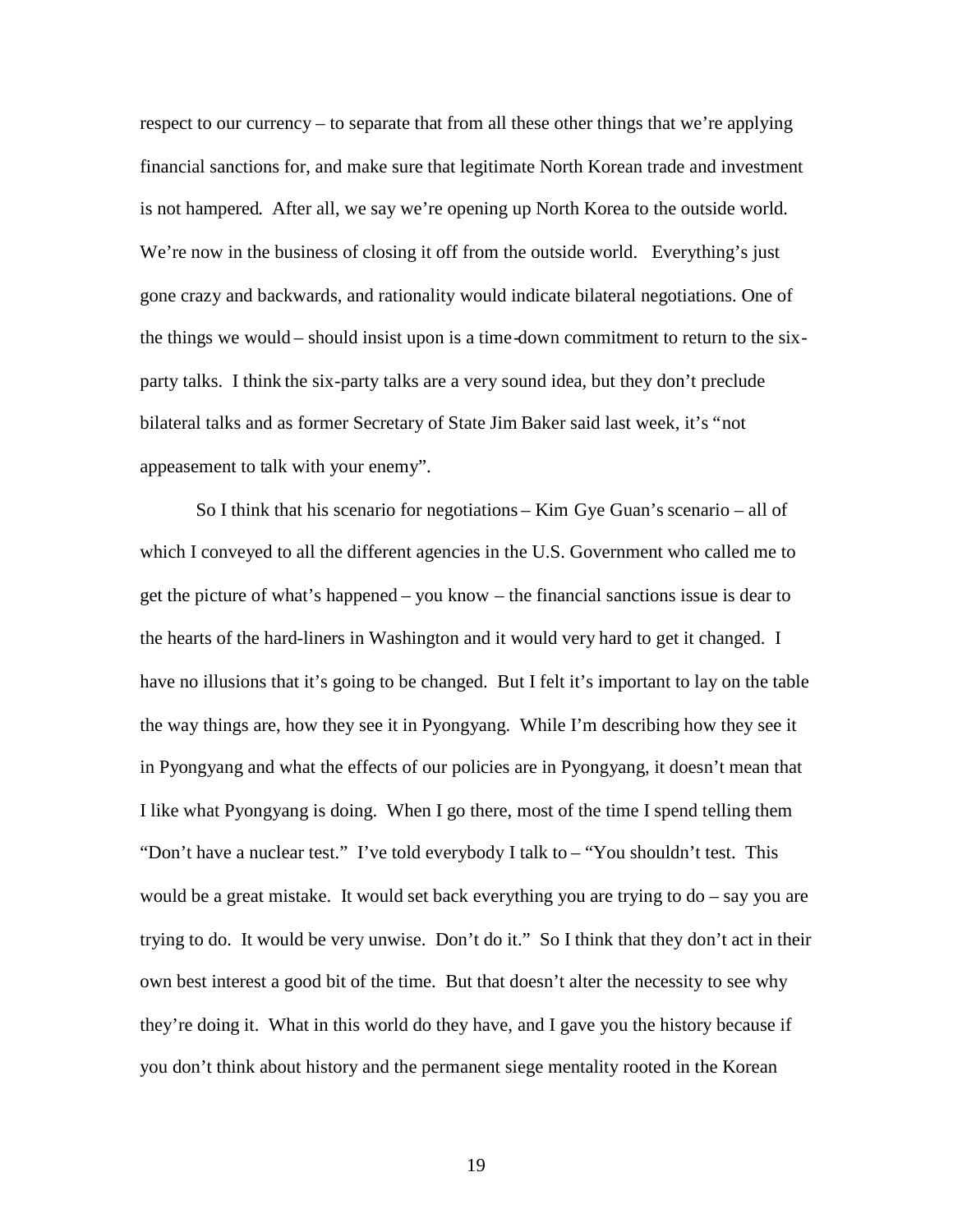War, aggravated by all the things since, the things that have happened, except for this interlude during the Clinton period – you can't understand why they act in what I think is not in their best interest.

I don't think the sanctions at this time are bringing down the regime. They've hurt it. They're slowing down economic growth. They're interfering with our goal of opening up North Korea to the outside world by blocking foreign joint ventures that are – they're making it harder to carry on economic reform because they're creating a climate of economic stringency and scarcity. And it is a changing economic environment which is more important – it's really one of the most important things happening in Pyongyang. I mean, there's more economic activity there than I've ever seen – more cars than bicycles, better dressed people, more restaurants, more small mom-and-pop stores. Above all, more interest in making money. You know when I first started going there in 1972 and I was trying to see whether there were any economic incentives being built into their economic policy at the cooperatives, the factories, people would say, "We work for the dear leader. We don't need incentives." Now, everybody is after "my money" and looking for ways to make a buck for themselves. And it's respectable to be looking for a handle, looking for ways to make money. That's a very different climate.

So it's most unfortunate that just when the economic reforms are beginning to move – maybe not in a way that the good economists in Washington would like to see it carried out, but in the way that the divided North Korean body politic is capable of carrying them out—just at that time, we're going in the other direction. I mean, the biggest thing going on in Pyongyang now, I would say, is the fact that state enterprises which used to be subsidized by the state  $-$  if you lost money  $-$  they covered the loss, and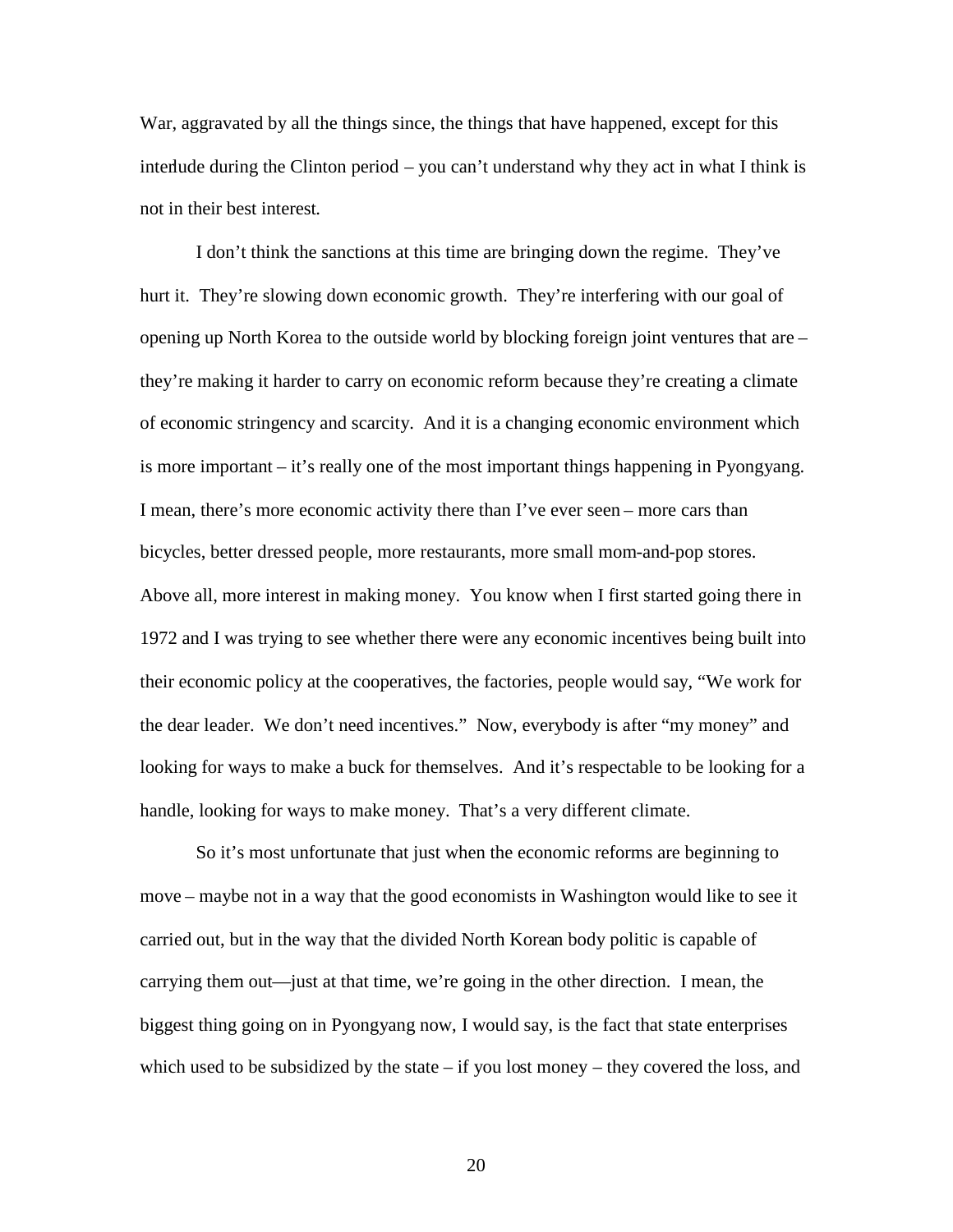if you made money, they took all the money for the central government. Now, everything is focused on – it's a much looser system. Everything is still formally owned by the state, but enterprises are leased to managers who pay less to the state than they used to and can keep much more money if they make a profit. Of course, Pyongyang is not the countryside. Any of you from humanitarian aid organizations – there's no question that in contrast to Pyongyang to the countryside is stagnant, impoverished in many areas. But I don't think this has affected the political stability of the regime, and therefore I think that if the sanctions are being carried out with the serious intention of bringing down the regime, they're not going to work. And if their purpose is to get them to do something on the nuclear issue it's just going to make matters worse.

Well, there are many things that I could talk about. I think at this point I will stop and take questions, and we can have some dialogue.

#### (END OF SIDE A – SIDE B CONTINUES)

DR. KIM: Use the microphone in the back, please.

QUESTION: On the sanctions, …….. acknowledged they did counterfeit –

HARRISON: I'm sorry. Say that again.

QUESTION: On the sanctions, …………

HARRISON: They've never proved it. The administration never proved it, but I'm prepared to say that if they could prove it, then we have to do something.

QUESTIONI: Okay, so my question then is, what would you do that wouldn't have the ………. "You shouldn't be counterfeiting. You shouldn't be doing this. But we don't want …" How would you separate the ……?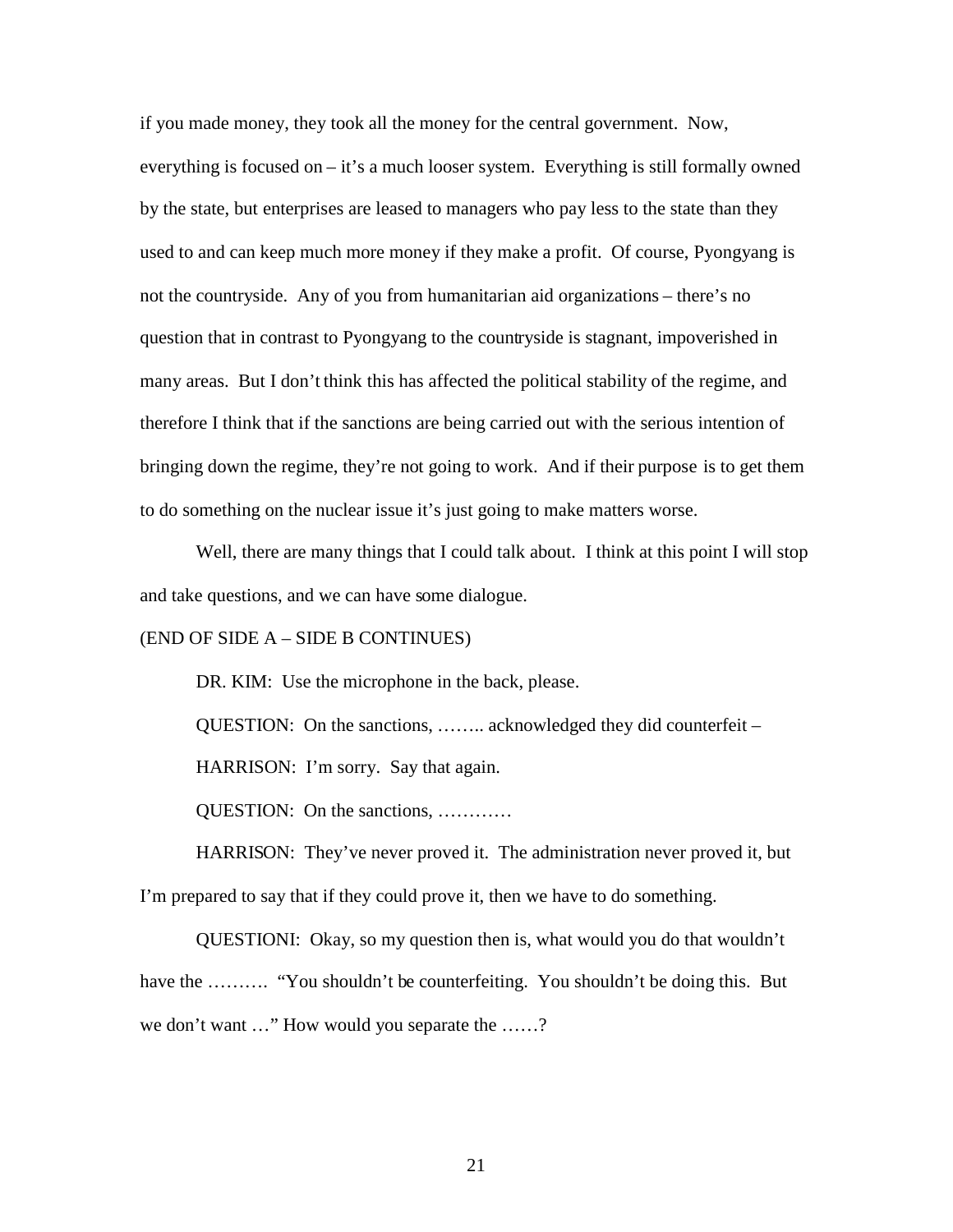HARRISON: I would do it mostly by restoring – by changing the policy that goes beyond anything to do with counterfeiting, which is – the actual way you deal with the counterfeiting and with the Banco Delta Asia case which is a very complicated case for many reasons is something I would have to know more about the details, which they don't give you, to really answer. But it's quite clear to me that telling banks all over the world – "You shouldn't deal with any transaction that involves North Korea in any way," I think that has to be reversed. I think the burden should be on – if there's clear evidence that Transaction X is very nuclear weapons, or involves money laundering, then review it. But that isn't our policy. We're saying – Actually Stuart Levy (??) said at one time that – referring to the invisible line between licit and illicit money – there's an invisible – in other words, you can't – there is no difference between licit and illicit money. Not because North Korea is a criminal state, and therefore by its nature, everything they do is suspect. Now, that is simply not consistent with the facts. When I was in Pyongyang I saw businessmen, foreign businessmen – you know, the British, the Swedes, the Germans are there – a number of southeastern Asian countries are there, joint ventures – I mentioned British-American Tobacco just because it's a rather amusing example that involves cigarettes. But there are a lot of joint ventures beginning. There's at least a climate where people are looking for joint ventures. The North Koreans are looking for partners because they have incentive to start an enterprise – they never used to. And all that's being blocked. It's very difficult. They have to set up a front company in China which then goes and does the business in the world. We're kind of encouraging them to do things in a sneaky way. And so I think what we should do is reverse – clarify is the way I would do it politically. I mean, if I were Chris Hill talking to Treasury, I would say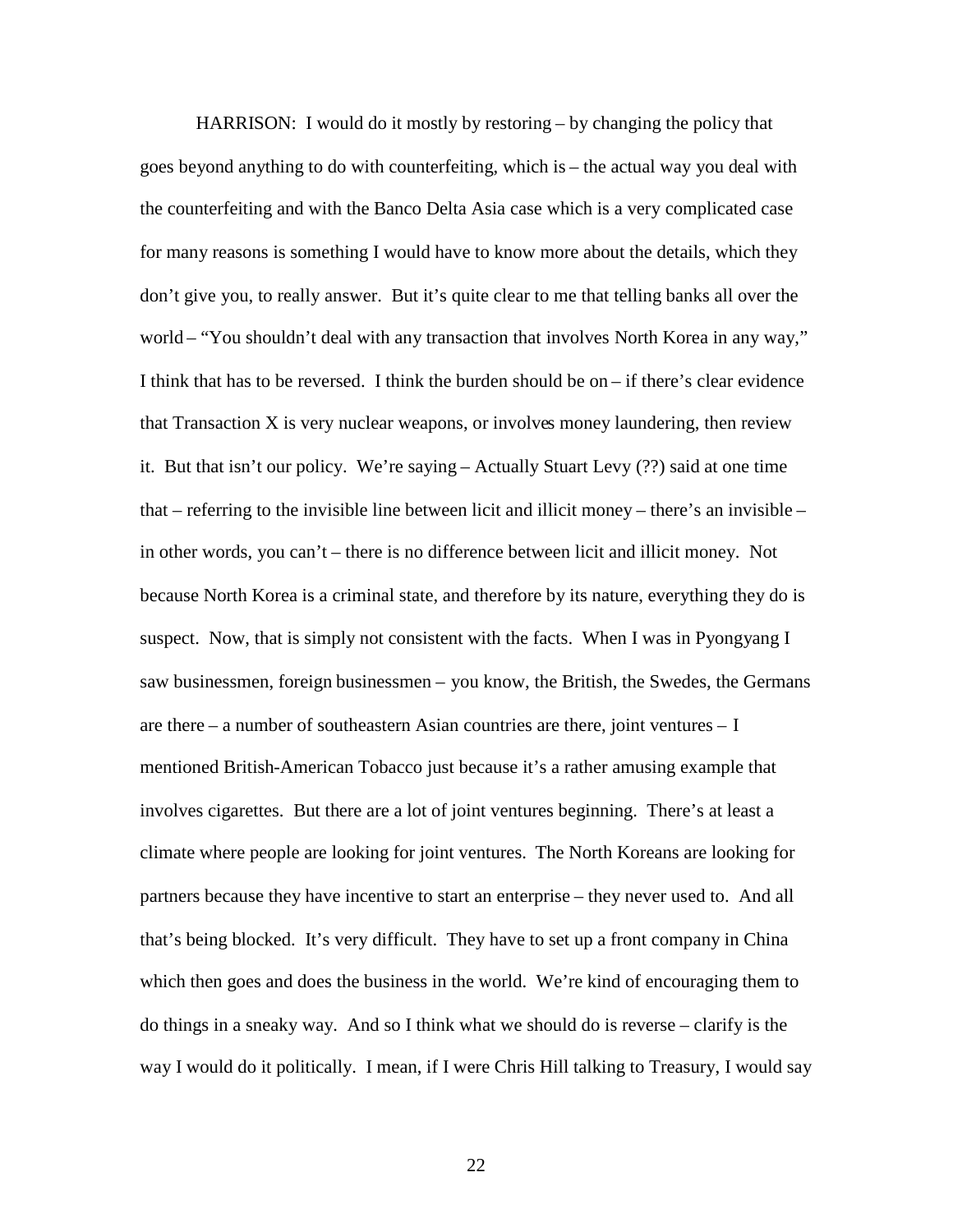"Please clarify. …… make clear that you don't really mean that legitimate North Korean commerce with the rest of the world should be blocked, and that banks – the burden should be on banks to make sure that they're punishing the criminals if there's a crime." Instead of the other way around. And now we don't even let the criminal prove his innocence. We just say, "You do it." So that's what I would do. How you would resolve the counterfeiting issue itself, I don't know. The people at Treasury who handle this say, "Well, just tell them to show us where the counterfeiting factory is." Well the fact is, all we know about the counterfeiting – and I've looked at this pretty closely – we really have no proof that's very solid that I'm aware of. We have found that there's one company in the world that makes the kind of  $ink - it$ 's in Switzerland – that makes the kind of ink that we use on our supernotes (?), our dollar bills, hundred dollar bills, and we have found evidence that that same ink is in their money. Now maybe that's good forensic evidence. I don't know. But in any case, there are so many facts about this counterfeiting that are kept secret for intelligence reasons – they say, "Look, we can't tell you anything more because it's all – we'd give away our intelligence sources." Which of course, you hear when you're trying to find out almost anything. So I don't know the answer to your question in detail. That's something that would have to be negotiated, but I do know that there should be a distinction between the counterfeiting side of the deal and the clear need to re-open North Korean banking with the world.

### MODERATOR: Thank you. Michael?

QUESTION: (inaudible) I'd like to ask you the same question I asked Daryl Kimball earlier in the day which is that you made a very strong case, and I agree that this was brought on by U.S. action. But the question is, in fact, it's not a failed policy, but in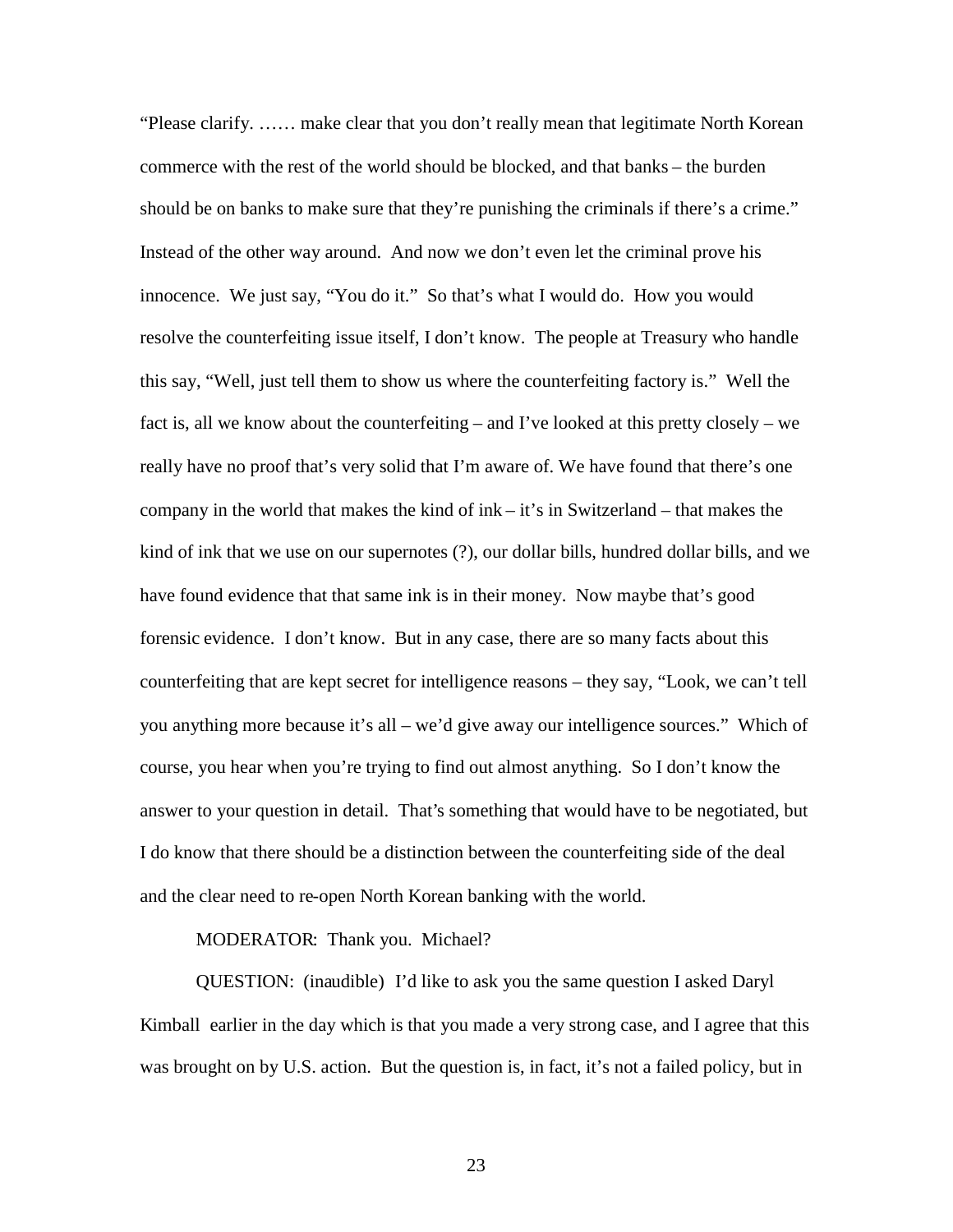fact that's the intention of the policy, and I brought it up in the context of the hearing earlier this morning here in this building where Judge (inaudible) had a hearing on the October surprise – Is the U.S. preparing an attack on Iran? (inaudible) And the point that's being made is that this is a foreign policy that is already being handed the Koreans and it comes in that context. So the question is, in fact, is this not precisely the intention of the U.S. policy (inaudible) to provoke exactly this reaction that can then be used for moving toward war – not necessarily against Korea at this point (inaudible) further justify this (inaudible) policy?

HARRISON: I don't know. I don't know. I'll leave that for you to judge.

QUESTION: It seems to me that we're approaching the same situation that we were in the Spring 1994 where basically both sides have painted themselves into a corner with the United States moving full-fledged toward sanctions and North Korea declaring that sanctions would lead to war. In '94, it took Carter's visit to essentially stop that spiral. What would it take now? I mean, is there anyone in the position to do the same thing that Carter did? Or, you know, basically, how can you stop this?

HARRISON: The problem is that most of the people who could conduct missions like Jimmy Carter don't want to do it if the administration doesn't want them to do it. This power structure in Washington is a very cozy little thing, and I've been trying to see what could be done in this area and that's what I've encountered. So I think there are any number of people who come to mind. The one that Donald Gregg has proposed is former President Bush I. I think it would have to be – I think a mission to North Korea by someone who commands bipartisan respect could be very helpful at this time but the important thing is whether the person conducting the mission – what approach to the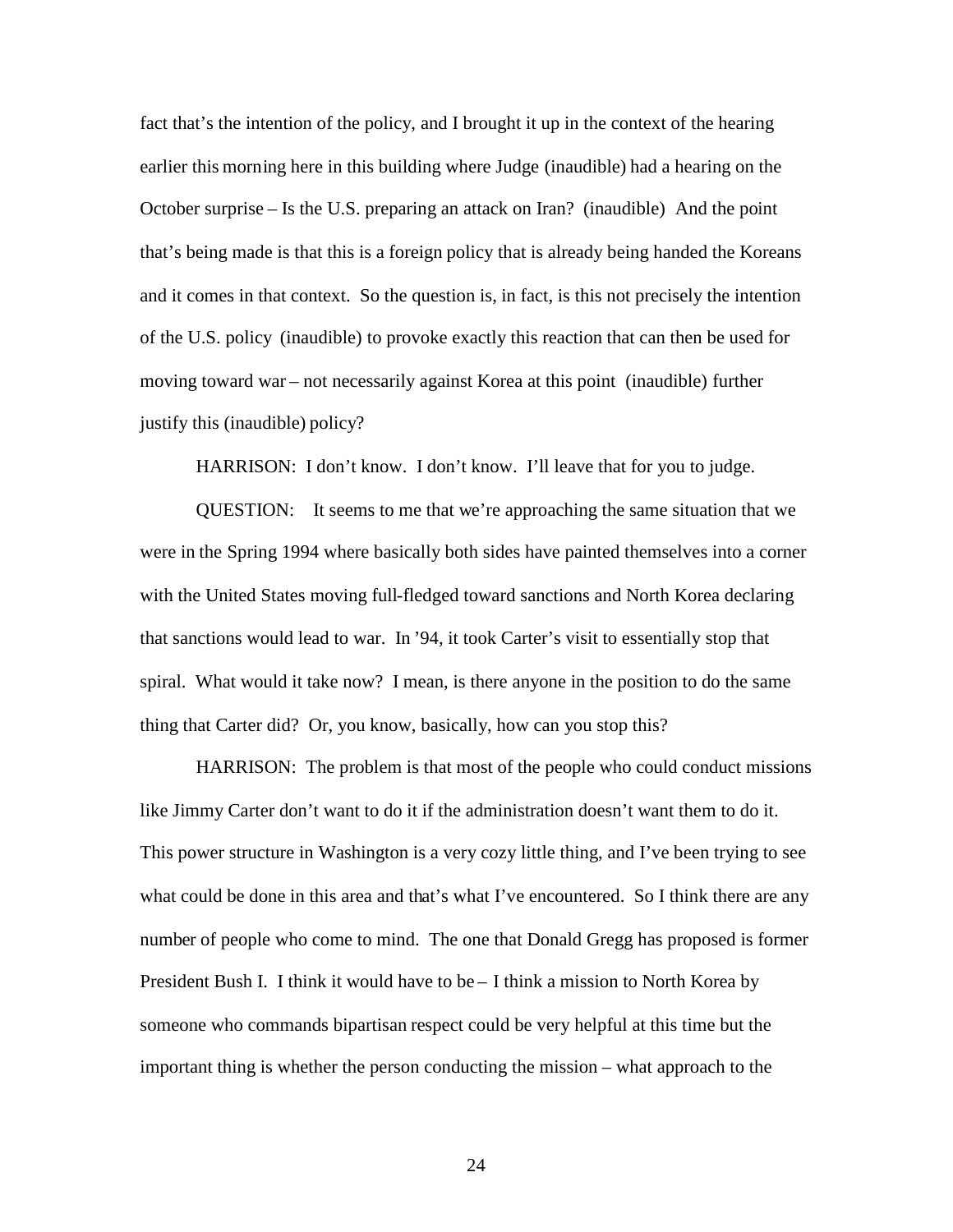problem such a person has because, you know, Jimmy Carter went to Pyongyang – I went to Pyongyang the week before Jimmy Carter and I had been advocating a nuclear freeze agreement for two or three years in Washington. The North Koreans knew that, and they wanted – they encouraged me to come to Pyongyang and they made it clear I'd be able to see Kim Il Sung. And so when I went to see Kim Il Sung, I had the concept of the freeze and I spelled it out, and I got him to accept this concept in public, a week before Jimmy Carter came there. And Jimmy Carter, when he came, did something that hadn't occurred to me which was – he got Kim Il Sung to agree to initiate the freeze then and there. I had in mind negotiations that North Korea and the U.S. would agree to. He said in effect to Kim Il Sung, "If you don't get the inspectors back and freeze your program before I leave Pyongyang, no American president will negotiate with you with a gun at his head." This was the logic of a politician like Jimmy Carter who understood what Clinton faced and so Kim Il Sung did that. It was quite remarkable. When you look at what's going on in Iran now, it's an interesting precedent. Kim Il Sung declared a unilateral freeze of the North Korean nuclear program. He let the inspectors back because he wanted to settle with the United States, and he recognized that Jimmy Carter was right – that politically Clinton wouldn't do it if he didn't do that. It worked. And as I said, Carter got this on – that he had done this – on CNN before this White House meeting that was going on at that very time could foul everything up. And so they were confronted with a *fait accompli*. It took them two weeks to really accept it. And finally they had some meetings at the White House. They invited a bunch of us outsiders to come in and, particularly I'd just been there and so – and they were all very uncomfortable. They couldn't figure out what to do but they finally concluded that  $-$  Al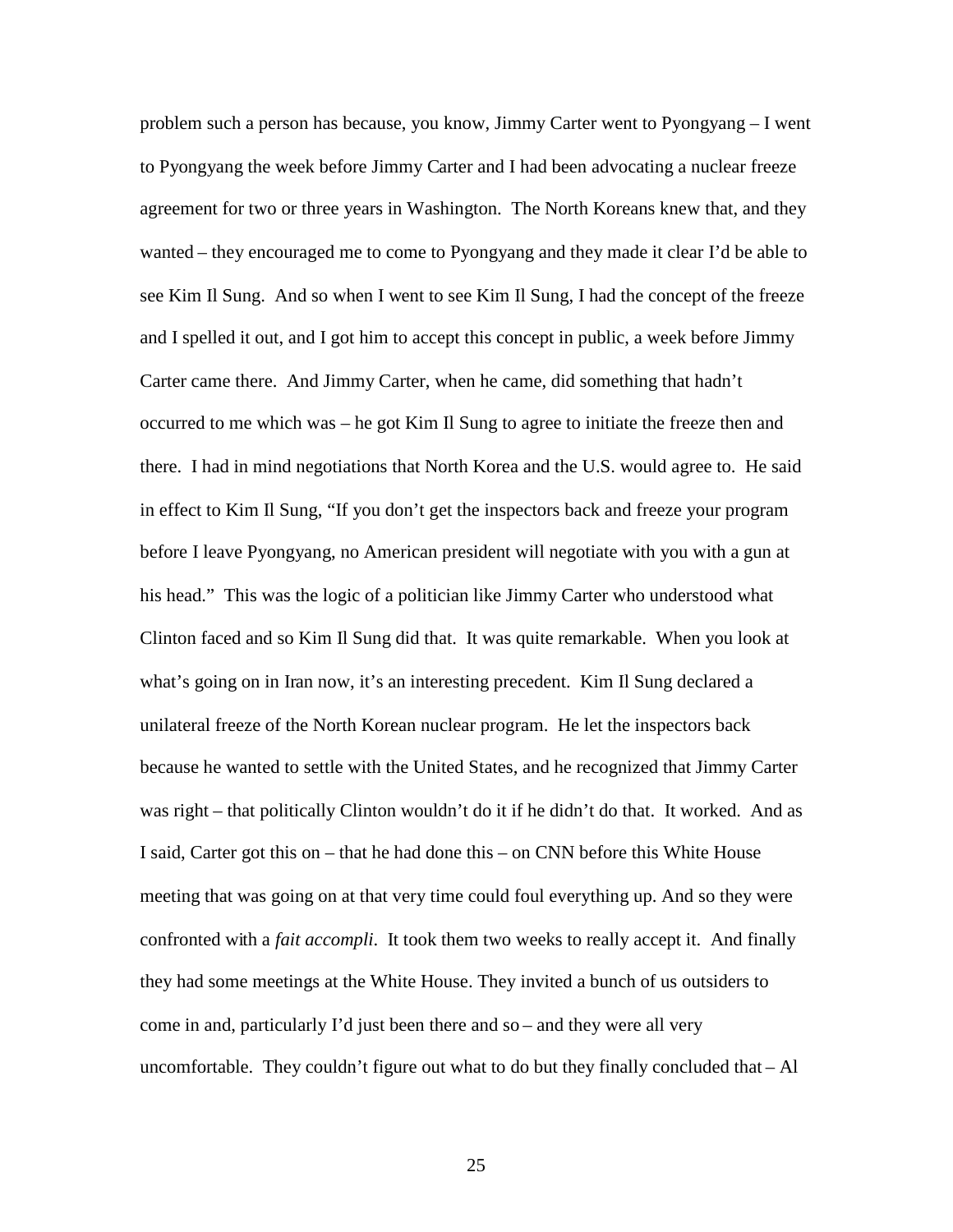Gore is supposed to have said at this White House meeting, "Well, let see if we can't make lemonade out of this lemon." And so, you know, Carter maneuvered Clinton into having to make peace with North Korea. Carter knew what he wanted to do. If an emissary goes now, the question is whether he knows what he wants to do and has any kind of realistic understanding of what might work. So I don't think it's just a question of sending some big name to Pyongyang. If there's somebody around who has a sensible approach to it and has the right stature, he could play a great role.

QUESTION: I first want to thank you for the message. We hope that we can still roll it back. But is it still possible to roll North Korea back to which point on the North Korean nuclear program development should we do or can we do? (inaudible) That's my first question. The second question is – suppose (inaudible) North Korea has a different level of negotiation (inaudible) rated from 1 to 10, from low to high, where do you think the nuclear (inaudible) is ranked, and if it's ranked around 10, what (inaudible) next step (inaudible) North Korea in achieving (inaudible)?

HARRISON: Well, you've asked a very good couple of questions, of course. I think North Korea – the next step – the first step in rolling back that they've prepared to take is to simply stop plutonium production. Not only the (inaudible) reactor which is a little place, 5 megawatts, but this big one, T (inaudible), which would be 50 megawatts, if they actually build it. So I think they are prepared if we give them a good price. You know, it's just a question of what we're prepared to do to make it worth their while. If we are prepared to provide large scale energy assistance, if we are prepared – in return for a freeze – if we're prepared to resolve the financial sanctions issue, which is the main issue now, I think – and if we're prepared to take off the terrorist list – I would say those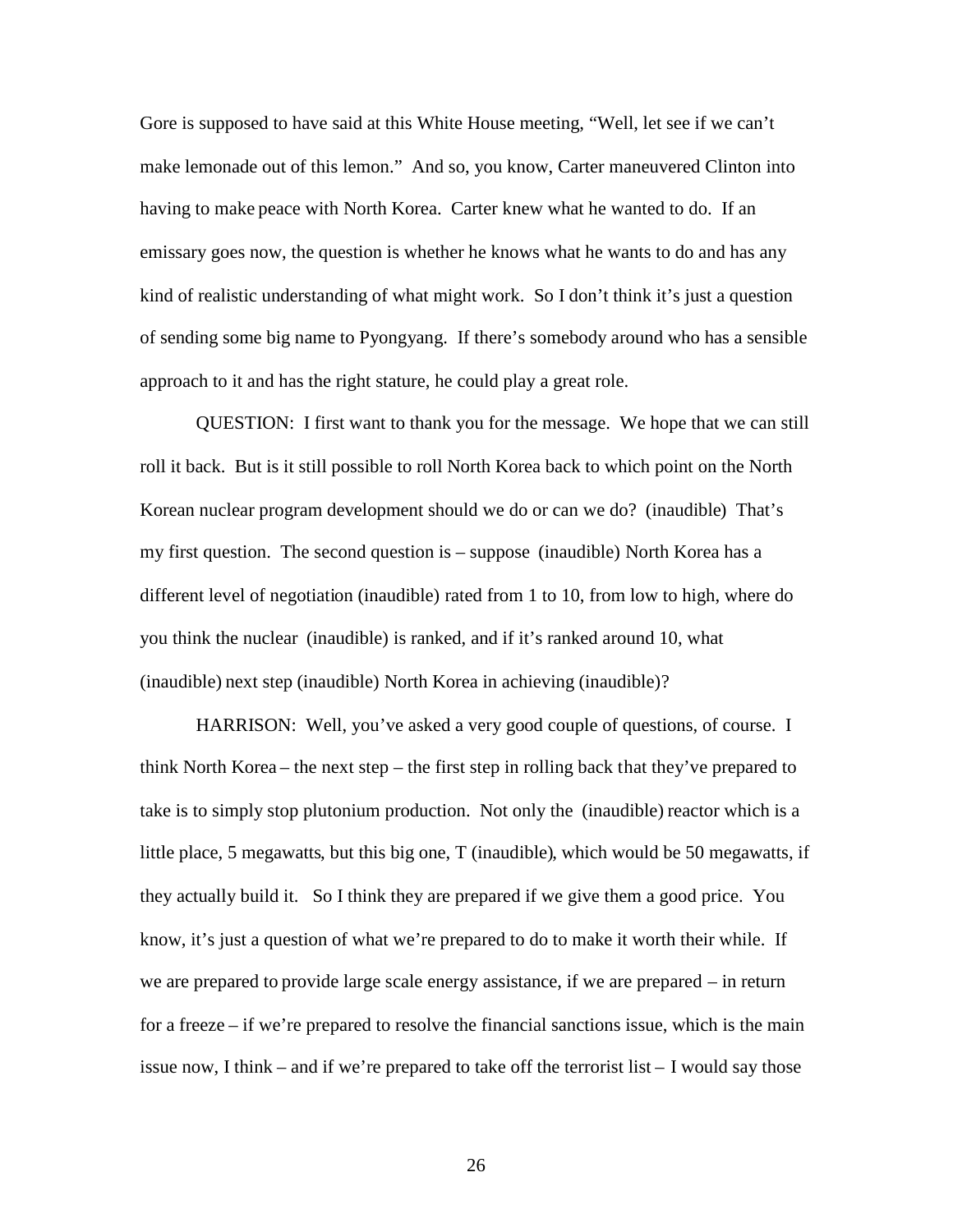are the first steps. Exactly the deal you would make, I don't know, but the freeze is the first thing they will give up. Then it gets harder from then on, and it depends on how the whole relationship is moving. I think perhaps during the Bush administration the most we can get is a freeze. But if we could get a freeze now and a commitment not to conduct further nuclear tests, missile tests, while negotiations on normalization are in progress, then maybe the next administration wouldn't have so much suspicion in Pyongyang and maybe it'll move further. I think it's going to be a question of tit-for-tat. I did a report – I had a task force on U.S. Korea policy, and in that report, we outlined Step 1, Step 2, Step 3. And if you would see that report, it was called "Ending the North Korean Nuclear Crisis" published by the Center for International Policy. You'd probably have to get it on the web now. That – you know, tit-for-tat, and it would take time, as Kim Gye Guan said correctly – I think he's quite right – I can't see North Korea giving it all up. Letting us find out for sure that they haven't got a pilot uranium project tucked away somewhere. I think that all of that is going to take time and so I think he hit the nail on the head when he said that co-existence with a nuclear North Korea is the decision that we have to decide whether we're prepared to take. But I think the answer to your question is – I think we can get rid of the whole thing, but it's a question of how far we go in becoming friends. As far as they're concerned, they are prepared to go very far. It's really – I guess the word I should use is – they're opportunists – which isn't always a bad thing in this life to be capable of taking an opportunity when you see it. The word "opportunism" is usually regarded as unprincipled. But they're – you know, China is sitting next to them. Russia is sitting next to them. Japan is sitting next to them. My view is that South Korea, just like North Korea, sees the United States as an offset to the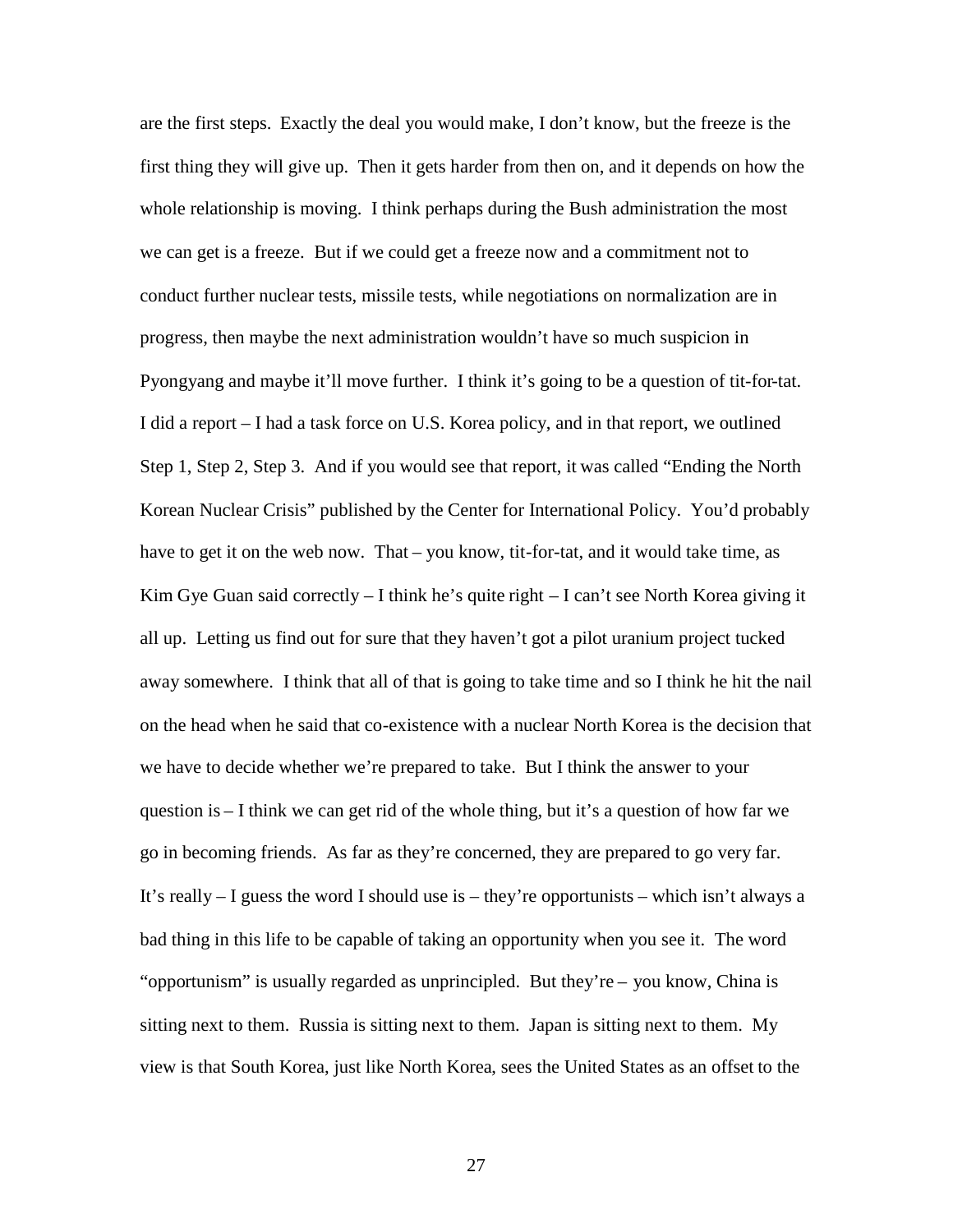neighboring powers, and it's just classical geopolitics. You get the far away power involved to balance the near powers. And so I think they're prepared to go very far with us. I can imagine under some circumstances, military and intelligence relationships with North Korea if we've reached the point where we have diplomatic recognition, lots of investment there, and the whole nuclear problem is wound down. There is the opportunity – if their interest would be served, they're prepared for very close relations with us. The problem – so Chris Hill says – "Well, we've told them we're prepared to be very close friends. Why don't they shape up and just come to the six-party talks?" But the problem is the distrust that has now been built up because of the (inaudible) policy in Iraq, and if you look at – they say to you, "Look, you've been willing" – one of them said to me, "Look, you've been willing to sacrifice 20,000 wounded young Americans in Iraq. You've been willing to sacrifice 4,000 dead American soldiers in Iraq. So we believe you when you talk about regime change and the axis of evil. We think you might do something here. So we've got to prepare for it." So the distrust is such that in this climate, they're not about to listen to Chris Hill and say, "Okay, we trust you. We'll come back to the six-party talks and start making a deal. Keep your financial sanctions on and we'll start making concessions." It just isn't going to happen.

QUESTION: I'd be interested – I think you nailed (inaudible) the distrust on both sides. I think there's also – at least from our perspective – a misunderstanding or a lack of appreciation of what's going on in the North. I'd be interested in hearing a bit more on these subjects, based on your experience  $-1$ ) what is happening with the economic reform, and how can that be a positive force, and 2) what really does North Korea want? You started to get into this, but what does it want when it talks about normalization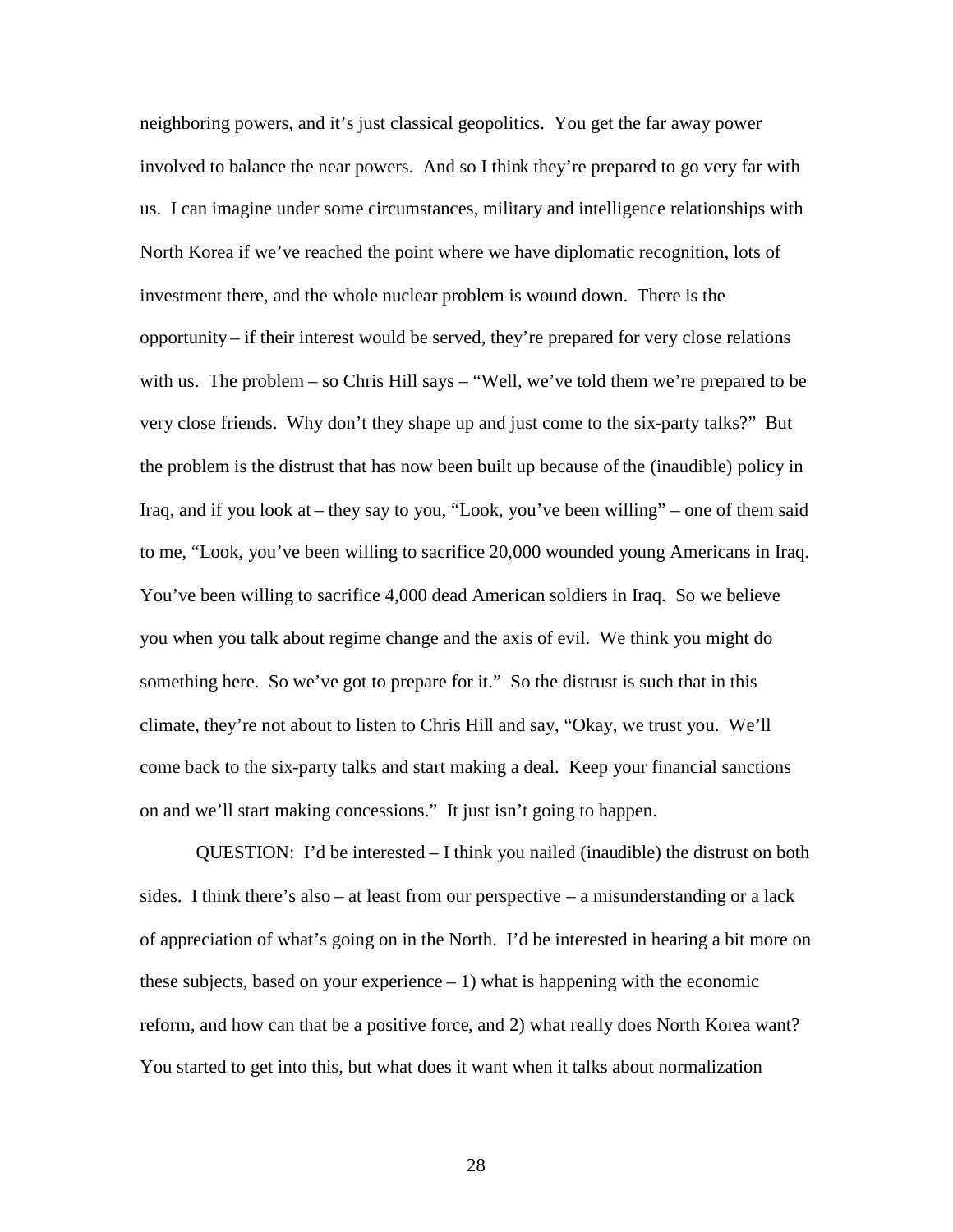$(inaudible)$ ? As you know, politically, thinking about it – it would seem very difficult for a democratic American regime, regardless of who's at the top, to become very close friends perhaps with a former enemy, but particularly this kind of regime that's currently in place. How do they expect to bridge that – distrust and history and the (inaudible) with the current political (inaudible) in place in both countries?

HARRISON: Well, they're not sure we can. That's why they're developing nuclear weapons.

QUESTION: But that's their goal – normalization, so how they are expecting to achieve that?

HARRISON: Well, I mean, they thought they were moving that way when Bill Clinton was in office, and we were moving very constructively in that direction. And we were headed for a missile agreement and distrust was ending, although they were afraid of us, they felt vulnerable but the forces in North Korea who felt you could do business with us were encouraged. So I think that they hope that they can get back on a track where there's a gradual thaw and Kim Gye Guan said that when the discussions were going on about Chris Hill coming to Pyongyang, which was shot down mainly here I think – they said – Hill wanted to bring along Jay Lefkowitz, the Human Rights guy in the State Department, and they said, "Okay." Now that was extraordinary. I hadn't known that. He made a point of telling me that. He said, "We told him he could bring Mr. Lefkowitz and we would talk to him." So they understand that human rights issues are important in the United States. What they would do to satisfy Lefkowitz I don't know, because they think that most of the human rights are really regime change groups. But I would say that the answer to your question is – that they're basically in a hunkered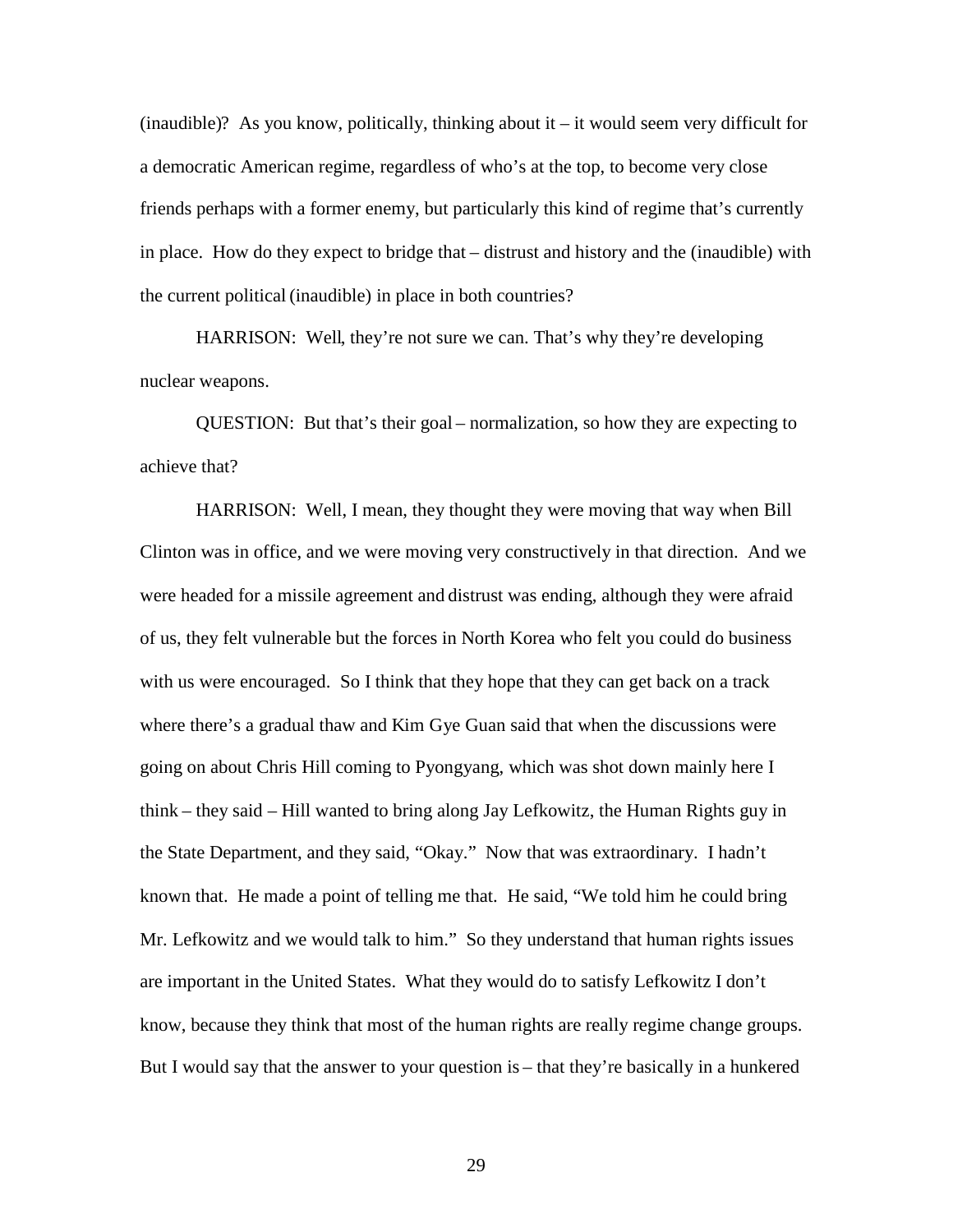down mood. Going into a (inaudible) phase, maybe. I thought today maybe a turtle pulling into its shell is a good analogy – I don't know. So they – again, this gets back to who you're talking about in Pyongyang. There's the people who really believe in the possibility of normalizing with the United States. They have all kinds of ideas of ways to do it, including lots of encouraging all second track contacts, encouraging humanitarian aid contacts. The hard-liner is resisting all that, because they distrust the implications of any foreign influence, particularly American, on their power structure. And one of the things I might say at this point is that – as in any society, there's a lot of vested interest in North Korea, in the power structure – people who are making money. One of the things that – through import/export activities, control of their own (inaudible), and this is probably the one source of real instability in North Korea. Once you begin to get some people getting rich in the power structure, other people get jealous and so that is a – there is a risk of instability in North Korea for that reason; not for the reasons that are often attributed to (inaudible) such as we put on the pressure and they crumble. Because of their own way – because of the economic reforms and the fact that some people are getting rich and others aren't, you're getting tension – social tension in North Korea. But the reforms which you asked about – I'm not an economist, and to judge wisdom of the way you're going about this, and I'm not saying that their overall growth, macroeconomic growth is necessarily healthy given all the many factors involved, but the fact is that you have had China buying lots of their raw materials – their mineral resources, gold, ore, iron ore, (inaudible) copper, all kinds of things. They've had a solvent economy because of that trade. So it isn't just aid – if people say, "If China cuts off the aid, they'll go down the tubes." Well, there are different things China's doing in North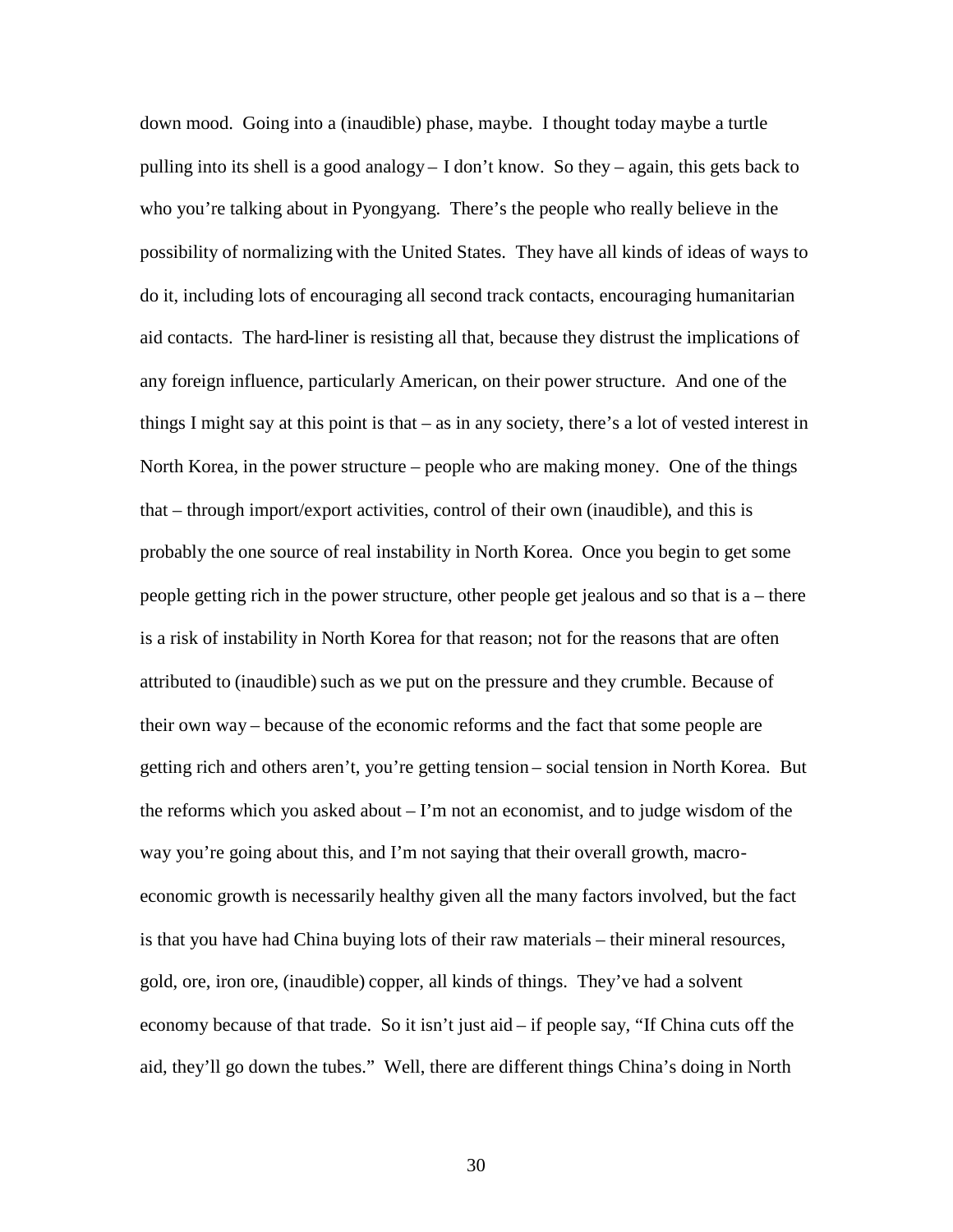Korea. There's a whole – triads are active in North Korea. There are Chinese gangsters and smugglers bringing all kinds of stuff into North Korea, being sold in the markets there and they're in league with a lot of rich North Koreans who are emerging now and the reforms are producing some, a little group of buccaneers at the top like the days of Andrew Carnegie and so forth in the U.S., and then a kind of – "middle class" is not the right word, but a class of people who are getting to – people at the mom-and-pop store level who see an opportunity to make a better life than they've had. And it's an uneven reform process, but the process of change is clear when you go there.

## QUESTION: (inaudible)

HARRISON: Both sides will have different calculations three months, six months, nine months from now. I don't know what the sanctions are going to look like, so I really wouldn't comment on that until I see what they are. Some – certainly – this is to be implored. I tried – as I said – I talked with the North Koreans endlessly, urging them not to pursue this test. At many levels. Non-proliferation level in terms of the consequences. I was against the test. They know it very well. I sent messages after I returned through the U.N. mission – "Please tell your colleague – do not conduct this test." So I think it was a great mistake and a very unfortunate thing, and it will strengthen the nuclear hawks in Japan. Some – the international community is correct to deploy this and make clear that it regards it very seriously, but I think – so they don't know what the sanctions are going to be. They don't know whether they are likely to risk escalation and the test (inaudible) to me would be: are they sanctions that are likely to risk escalation to military conflict? Because I think that that's possible. Many of the things that are being discussed could lead to escalation. I am against any sanctions that carry a significant risk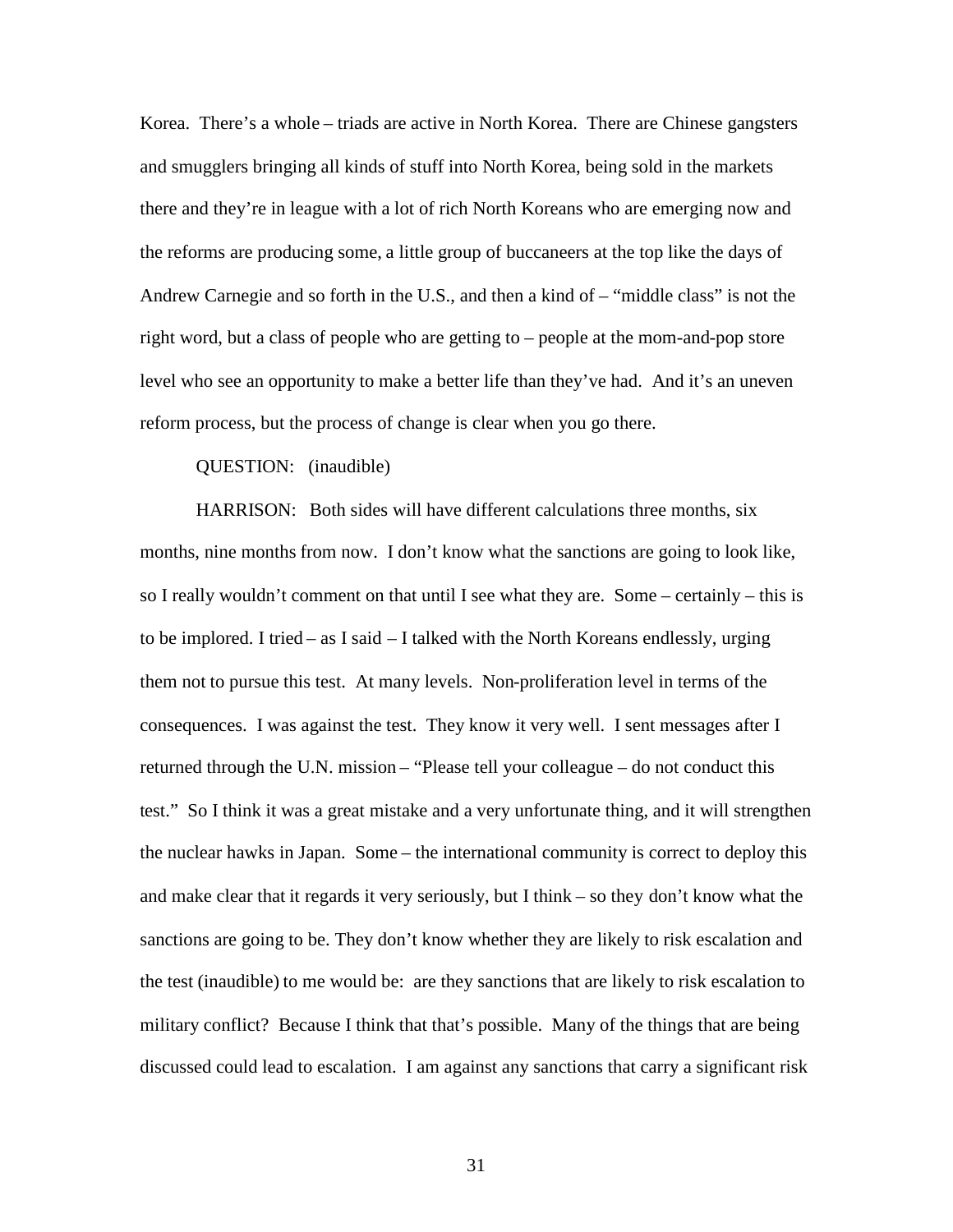of military escalation because I think the potential for another war in that area is very real and so I think that  $-$  to answer your question, I'm not against all sanctions. But I think we should recognize that they are counter-productive. After we've made clear our displeasure and we have to recognize that whatever we do to express our displeasure isn't going to get us to begin the process of rolling back North Korea's nuclear program – it's really to make ourselves feel good and to feel justified that we have made clear that we disapprove of what they have done. But we have to be careful to do things that will lead to the right result. We don't want military conflict. We do want to roll back their nuclear program. The goal of our policies from now on should be to roll back their nuclear program while it is still in its very early stage and it's still in its very early stages. So roll-back is realistic because it's in its very early stages. Sanctions, if they are going to provoke military escalation, if the character of the sanctions are such that they're going to provoke – that they carry a significant risk of provoking military escalation, I am against them.

### QUESTION: (inaudible)

HARRISON: They've already been enduring winters in North Korea without any lights, without any heat for the last 10 years. And so they're hurting already, and I can't predict what the breaking point would be. But I do know that the North Korean people are persuaded that the outside world is to blame for their trouble, and my reason for going over this history and going over the sanctions – emphasizing the sanctions policy – is that including more sanctions will just enable the regime to reinforce its use of this country's danger – I don't see any sign of the people of North Korea – we're talking after all about 23 million people – blaming the government – will blame the government for any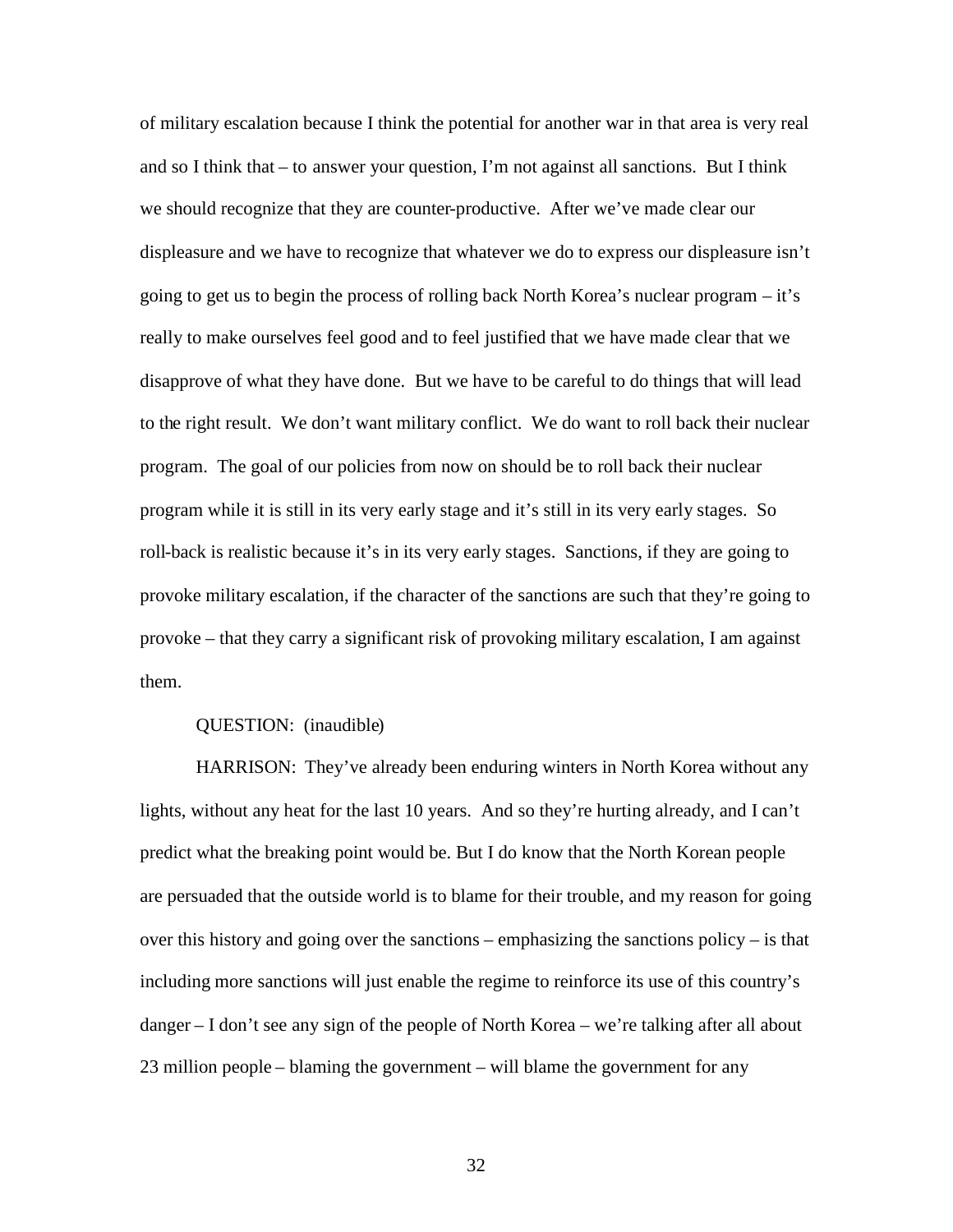privations they face. So I think it's important to register the international disapproval of any steps toward nuclear proliferation. I would like to see international disapproval of the increases in the U.S. nuclear capabilities that are taking place now. You know, if we get into the things we'd like to be disapproved, there are quite a few things we should disapprove, and this is one of them. This is an unfortunate step. But it should be a result – we should test our future policies in terms of what are the likely results to be. So I don't know. I think that the interception of ships on international waters – certainly we should be careful [not] to get into anything that's a naval blockade, which would be a violation of international law. How much effect it would have to do what they're talking about doing, I don't know. The most serious problem we face is the danger of fissile material being transferred to others. You stop a ship with plutonium – you could put in a thimble – that's enough plutonium to do quite a lot of damage. So I wouldn't want to be the inspectors trying to find a (inaudible) of plutonium on a ship that's seized on the high seas. Maybe you'll find some amphetamines. Okay – when I was a Washington Post correspondent in Tokyo in the late 1960s and early 1970s, one of the best stories I had was about cooperation between the Japanese Yakusa and the South Korean Yakusa – smuggling amphetamines from Japan into South Korea. They made them in South Korea cheap and sold them in the Japanese market, and this was a phenomenon at that stage of South Korea's economic development. Big time illicit transfer of amphetamines from South Korea to Japan in the 1960s and early 1970s, some of which got into the Diet (inaudible) in Japan and so forth. So – you know, I think North Korea is probably engaging in a lot of illicit amphetamines trade which fits their stage of development. It doesn't excuse it, but I suppose you could stop that by stopping boats in the middle of the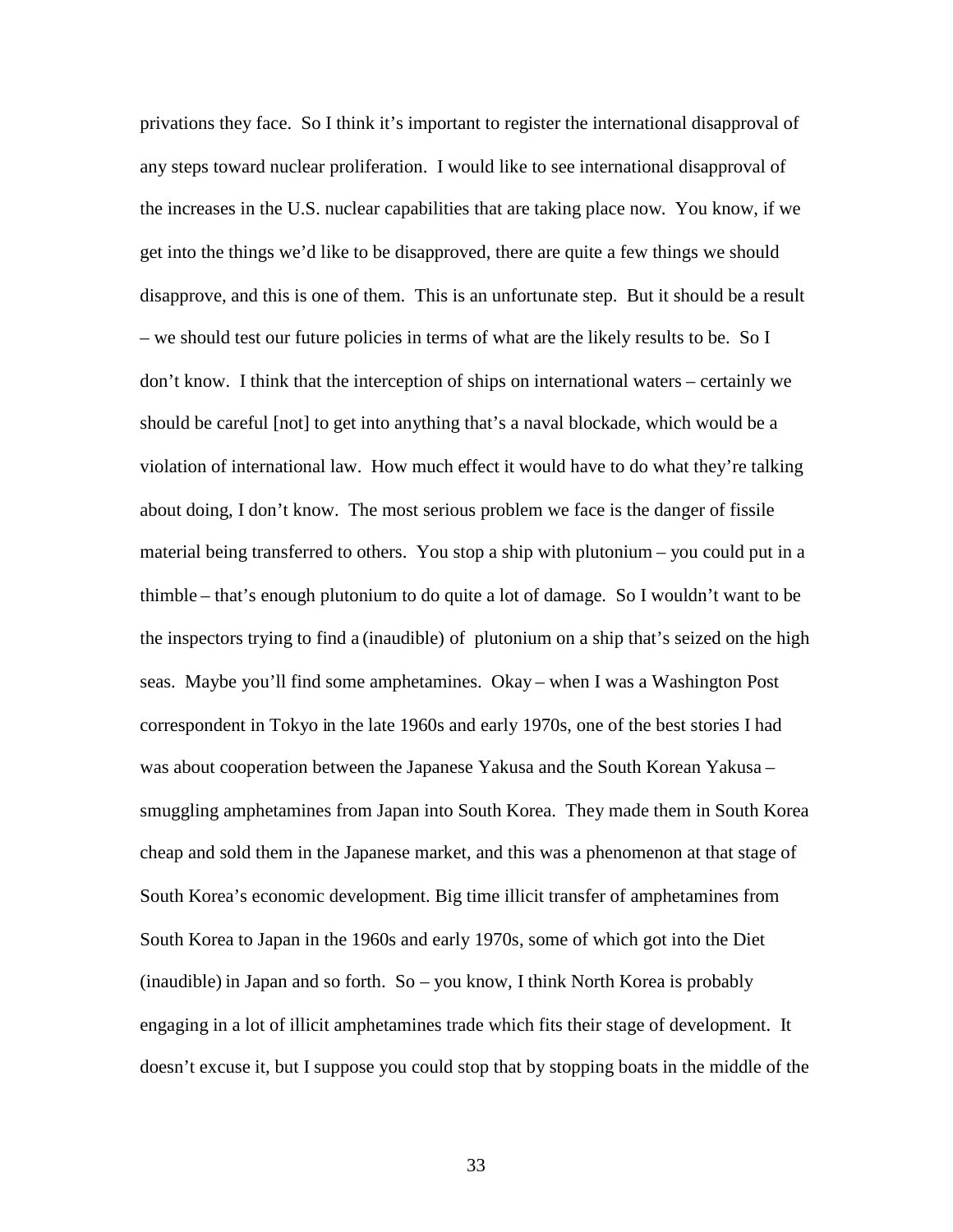ocean. But finding plutonium in the middle of the ocean, in a boat, it seems to me is rather far-fetched.

QUESTION: The (inaudible) history about the South and North Korea (inaudible) Goal is to be unified. But does America realize that any kind of plan (inaudible)? To me, all this nuclear program and all the things they do, to me, their ultimate goal is to unify Korea as one country. And as you know the history of Asia, (inaudible) under China's pressure … So I believe the (inaudible) of North Korea still have a lot of (inaudible) and what they did in 1930. So does the United States look at South and [North] Korea in that way? Or do they have any kind of plan to face those facts of history?

HARRISON: So it is your view that North Korea still wants to unify the Korean Peninsula under its control – is that what you're saying?

QUESTION: Yes. Over the long term. Yeah. To me that's their ultimate goal.

HARRISON: Well, I think that that is a correct assessment of what their goal was 20 years ago. But I think as they have seen South Korea grow economically, I have seen a big change in their perceptions of South Korea, and their perceptions of what they can do. So I don't agree with you that at the present time, North Korea's goal is to unify the Korean Peninsula by force. I can agree with you that some of them may think that nuclear weapons have many advantages besides deterrence against the U.S. They're cheaper than having a big conventional force that they can't afford. They strengthen their prestige in the eyes of many South Koreans because they're standing up to the United States and they're showing that Koreans can do this, even though South Korea's very unhappy, uneasy about the nuclear weapons. I think the South Korean attitudes are very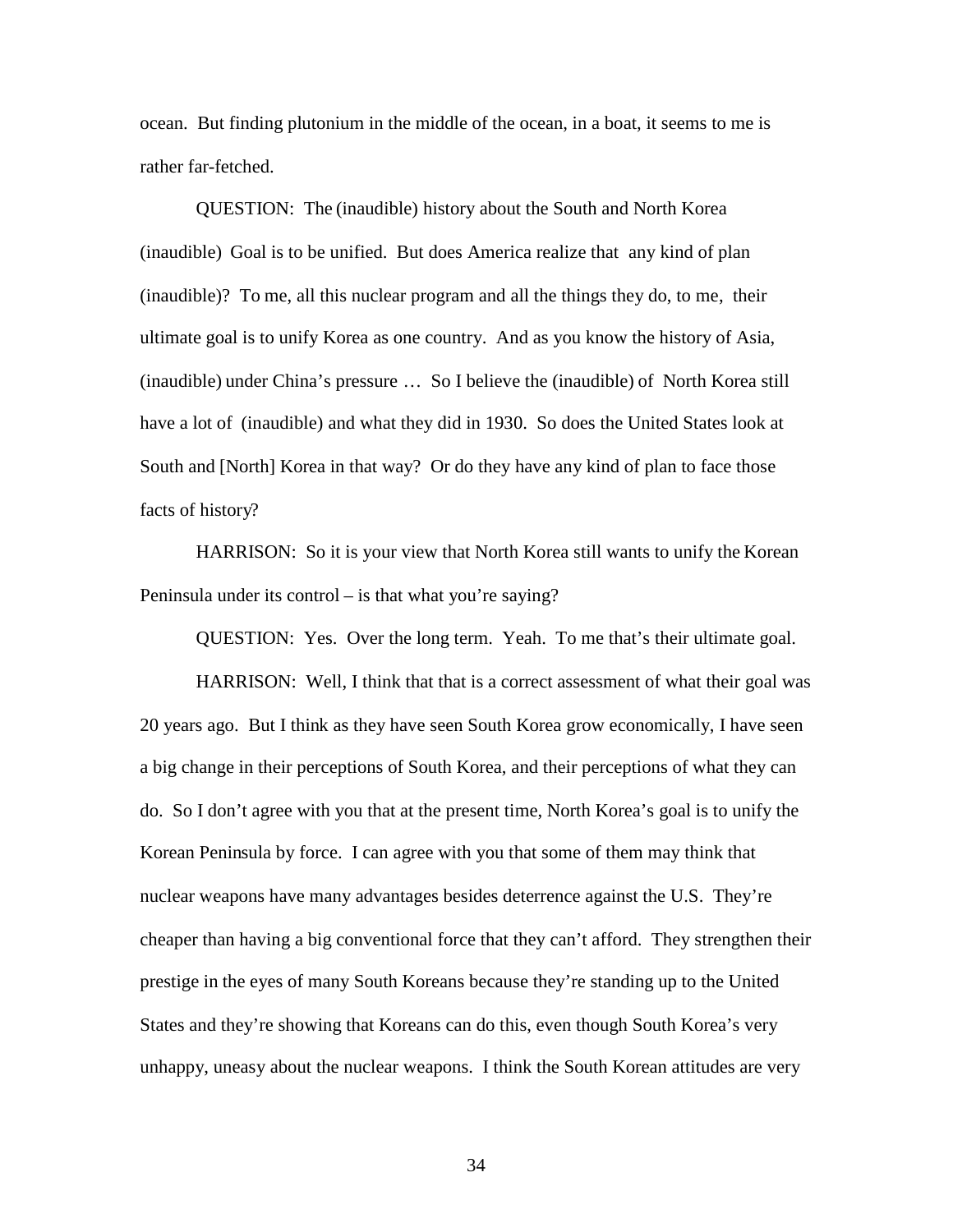ambivalent toward North Korea's nuclear program. So I think they see – they think it may strengthen their position in the inter-Korean relationship. However, I believe that they are definitely prepared for a gradual peaceful reunification, so long as they don't lose their jobs. The generals in North Korea, the bureaucrats in North Korea don't want to lose their jobs, just like people in the South Korean power structure. So that's why neither side is any hurry to have a sudden unification. Also South Korea doesn't want an expensive collapse of North Korea that would cost them money like Germany did. But I don't agree with you that North harbors the belief that it can unify the Korean Peninsula under force using the threat of nuclear power. I think that they want to preserve their own jobs. Kim Jong  $II - all$  of them have perks, privileges, and it's an elite and authoritarian system which is living it up, and I don't think they want to lose that. So they want to keep North Korea – the regime – they want the survival of the regime, and they see the U.S. as trying to take it away. But – so I think that they are ready for a confederation. I think when Kim Dae Jung went there and they talked to Kim Jong Il about a confederation, they were serious in saying that "these two ideas, yours and ours, are not too far apart. We can work something out." And what a confederation will do is not disturb the system. Confederation is a way of postponing unification but keeping the dream alive. So we'd have a flag up at Panmunjom, and you'd have an annual meeting and you'd have a much more organized process of cooperation than you do now, and gradually it would accelerate all the contacts and gradually move them toward real unification. But in the meanwhile, nobody would lose his job. That's what confederation means, and I think it's very much alive. When I was there, I talked to the Vice Chairman, Mr. Kim Yong Da, about this. He's their No. 1 policy-maker on unification – on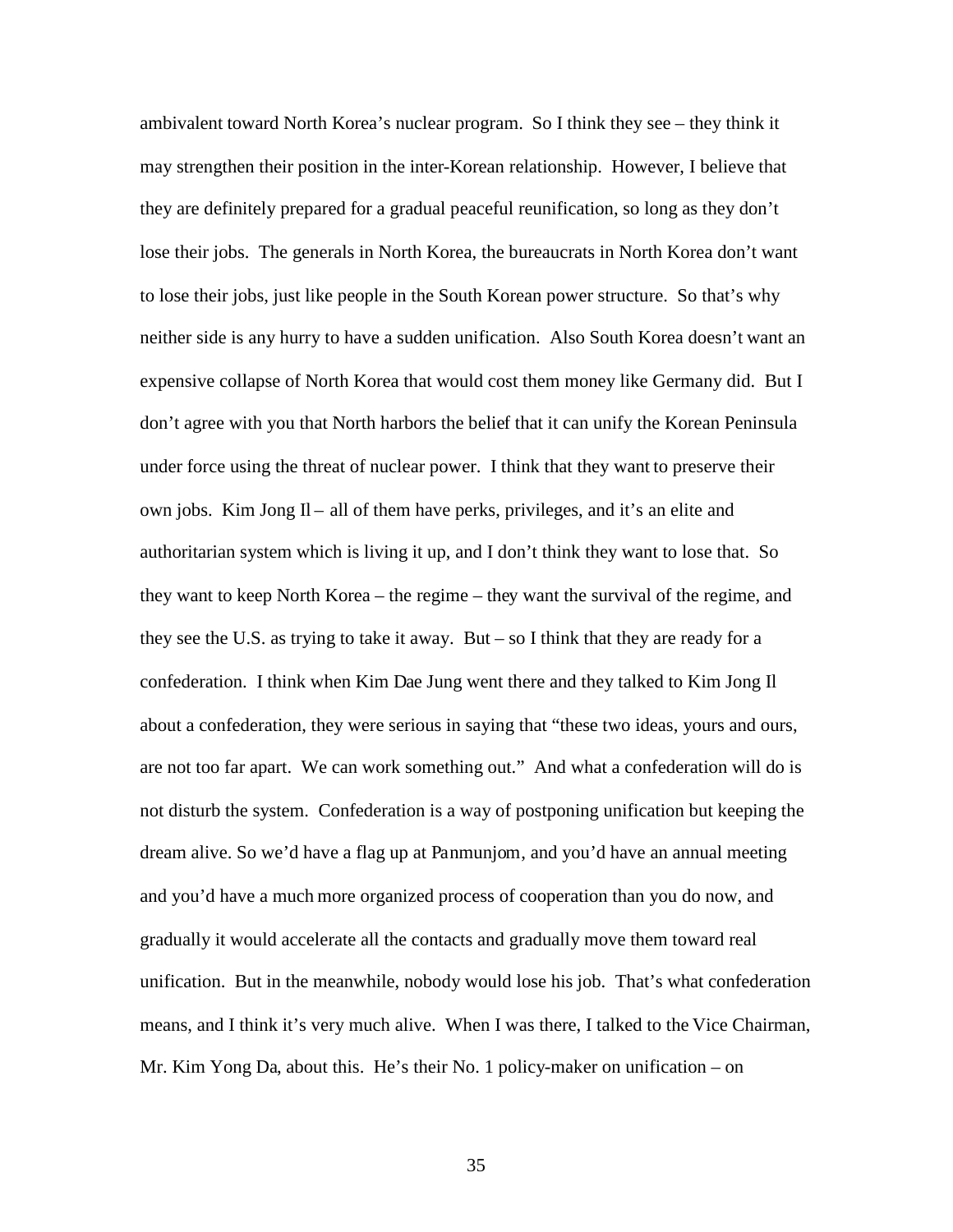relations with the South, and I said, "Why is it that you aren't talking about confederation these days?" He said, "Because we know that our friends in the South in the government have opponents, in the opposition, who aren't ready to talk about confederation. Therefore, we don't want to embarrass our friends in the government in the South. They're not ready to talk about it." I think that's very true  $-$  a very realistic analysis, but I think that  $-$  so I don't agree with you that  $-20$  years ago they thought they could reunify the Peninsula under their leadership. Now they know that they can't, and what they're trying to do is save their jobs.

QUESTION: Do you have a sense of where the dividing line is in terms of sanctions between ones that would lead to a war and ones that wouldn't?

HARRISON: Not really. I think that the most dangerous thing would be to go into North Korean territorial waters in pursuit of ships that we think are carrying something dangerous. That would be very risky. I don't hear any talk of that. I think that's recognized. I think this administration probably has so much on its plate in Iraq that they're not looking for military conflict in North Korea. I'm not sure they're as worried about the nuclear potential of North Korea as many people are. Colin Powell said at the end of the "Meet the Press" interview in December of 2002 or 2003 that – "What does it matter to us if North Korea has one or two more nuclear weapons?" Of course now we're talking about 10 or 12. A little different than that. But I think there's a kind of feeling that "We're the big cheese. We have all these Tomahawks in the Pacific. We have all these nuclear subs. If they really give us a hard time in any serious way, we will take them out." And we'd love an excuse to take them out. So I don't think that – therefore, I'd be surprised if this administration takes military action that is really risky,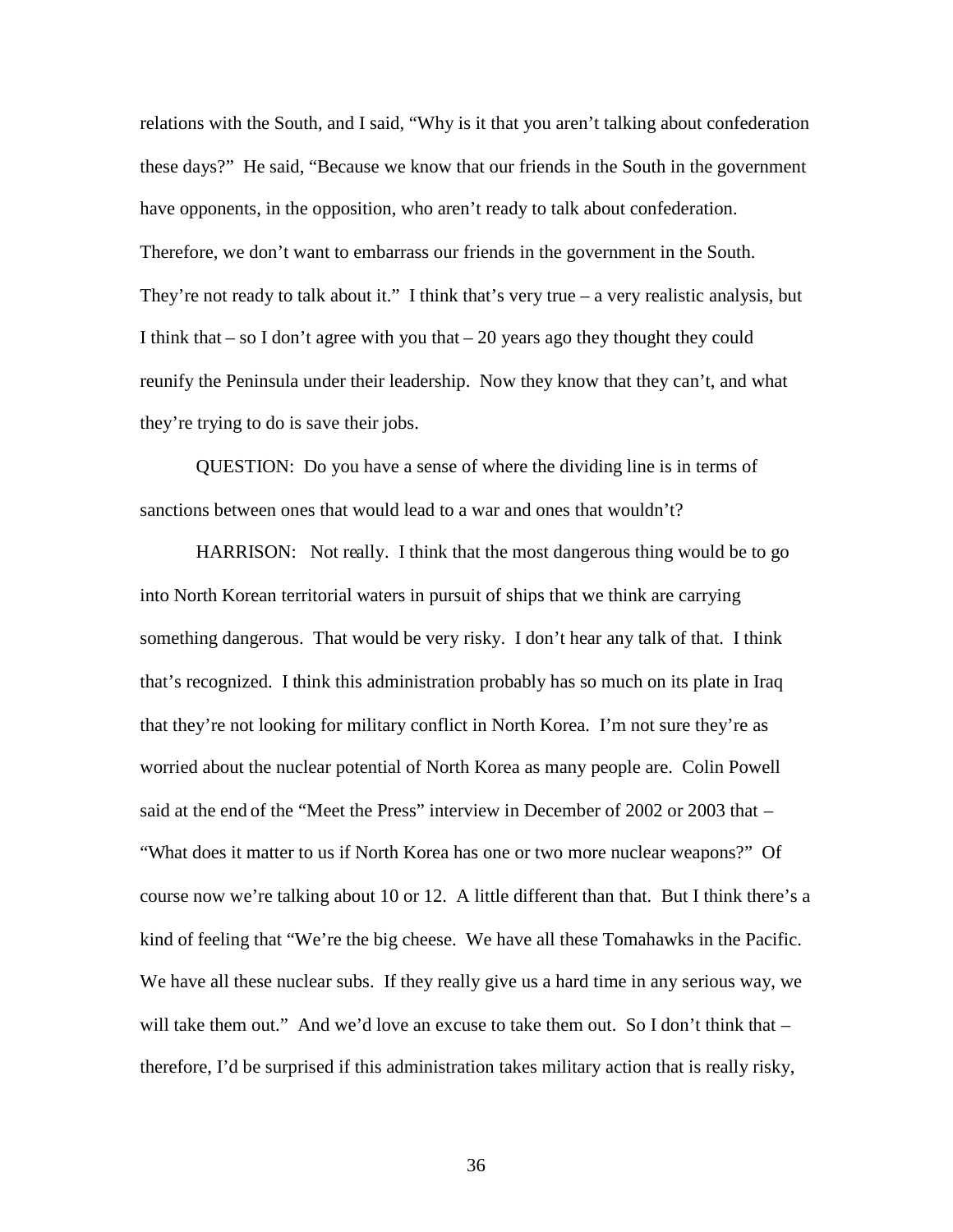like going into North Korean territorial waters. I hope not. It's certainly possible, but I'm very concerned that if John McCain becomes president, his whole record is one of saber-rattling against North Korea at every opportunity. He has been extremely – he's made many very dangerous recommendations over the years about bombing North Korea and so I'd be very concerned about what would happen with respect to North Korea if John McCain becomes the president.

QUESTION: You mentioned the domestic events with the Clinton administration to move toward North Korea, but what kind of domestic event do you see that will motivate the Bush administration to (inaudible)?

HARRISON: I think you misunderstood me. What I said was that Clinton made the agreed framework, and then domestic pressures prevented him from carrying it out in full. That's what I said. Do you understand? The Clinton administration, like the Bush administration, was divided between some people who felt it was possible to deal with North Korea; other people who felt that they're going to collapse, so there's no harm in working (inaudible) because they'll collapse anyway, and this will buy time. So the Clinton administration was divided – both administrations are – but I don't think it had anything – I don't think you could say – I didn't say that domestic pressures led them to seek accommodation with North Korea. Domestic pressures slowed it down. People like Perry and Gallucci were pushing things in the right direction.

QUESTION: You haven't really said much about what you think the impact is in South Korea on the Sunshine policy and the sanctions.

HARRISON: Well, it's clearly going to be very important. I mean, you know, the Grand National Party is going to certainly exploit this and it's going to be very